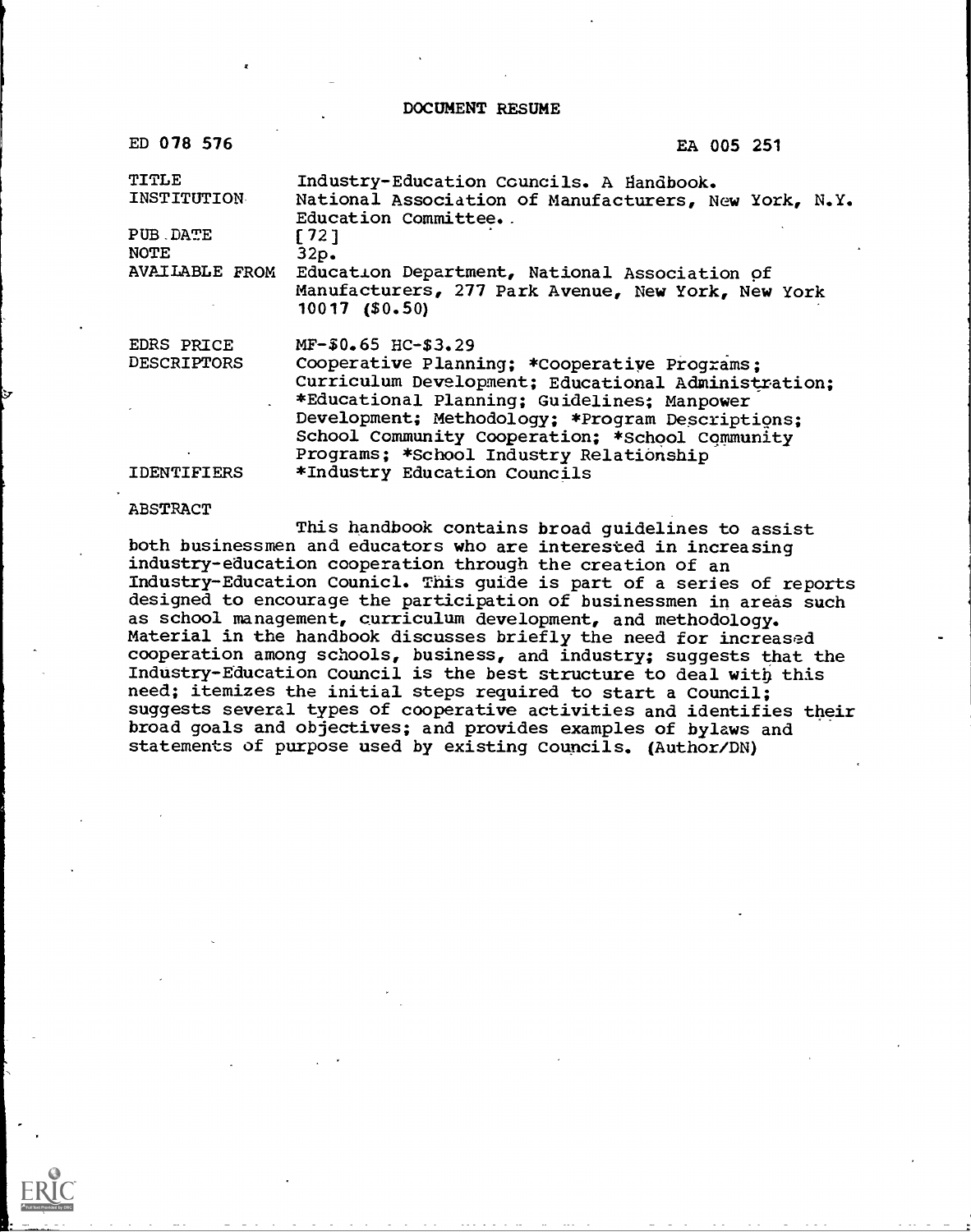# 07857  $\mathbf{G}$

k.

251

005

EA

## INDUSTRY-EDUCATION **COUNCILS**

## A Handbook

National Association of Manufacturers Education Department 277 Park Avenue New York, New York 10017

147

FILMED FROM BEST AVAILABLE COPY

U.S. DEPARTMENT OF HEALTH,<br>
EDUCATION & WELFARE<br>
NATIONAL INSTITUTE OF<br>
NATIONAL INSTITUTE OF<br>
EDUCATION<br>
THIS DOCUMENT HAS BEEN REPRO<br>
DUCED EXACTLY AS RECEIVED FROM<br>
ATING IT, POINTS OF VIEW OR OPINIONS<br>
STATED DO NOT NE

×t,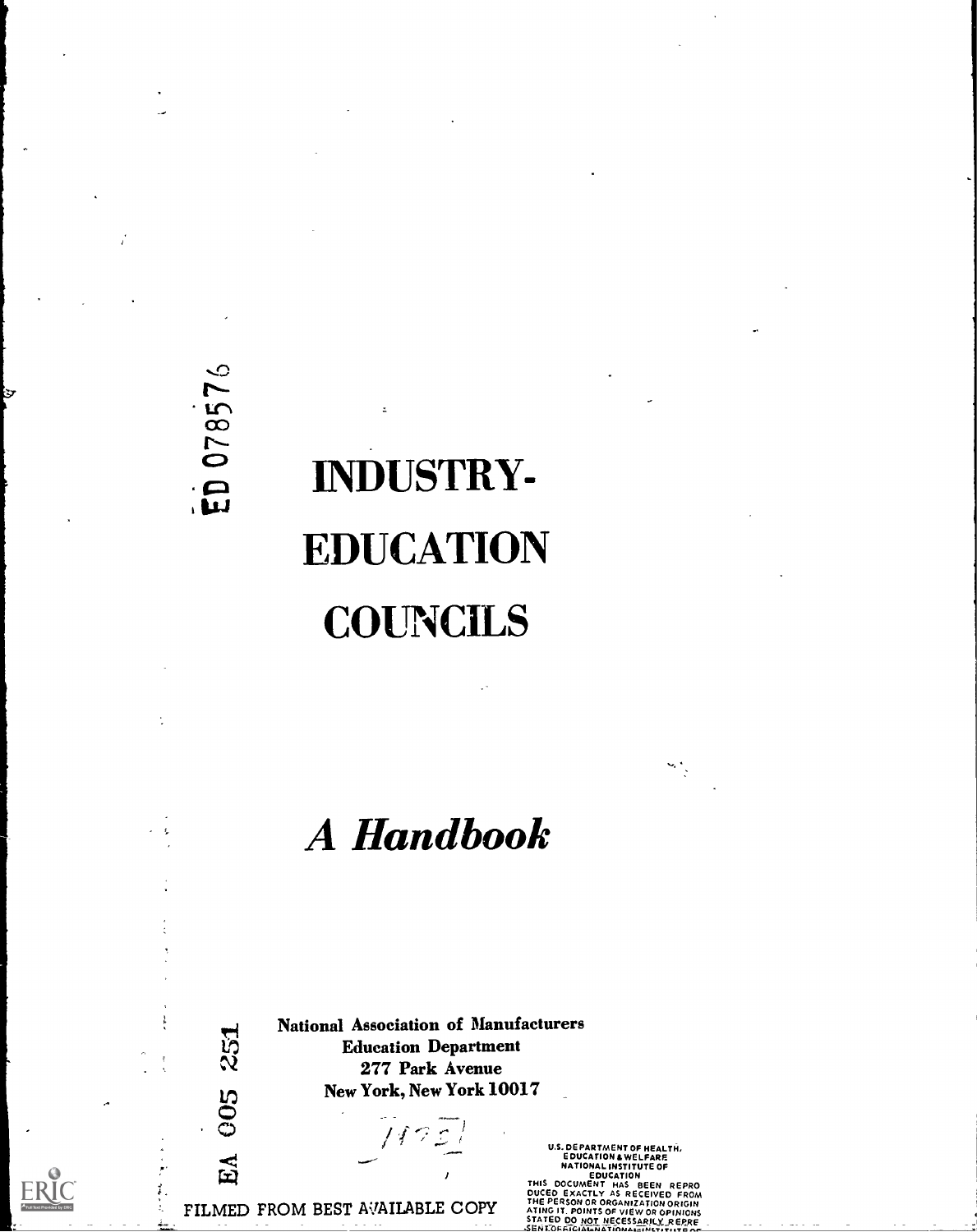Preface

This Handbook contains broad guidelines to assist both businessmen and educators who are interested in increasing industry-education cooperation through the creation of an Industry-Education Council. It follows the publication of four Public Policy Reports by the Education Committee of the National Association of Manufacturers in 1971. The underlying theme of these Reports is to encourage the participation of businessmen in areas such as school management, curricula development, and methodology. Endorsement of the Association's proposals by industry and education leaders has highlighted the need for more information on how to develop a community-level mechanism to serve as the connecting link between the world of work and the world of the classroom.

This Handbook discusses briefly the need for increased cooperation between schools, business and industry; suggests that the Industry-Education Council is the best structure to deal with this need; itemizes the initial steps required to start a Council; suggests several types of cooperative activities and identifies their broad goals and objectives; and piovides examples of bylaws and statements of purpose used by existing Councils.

All of this material is drawn from actual, tested experience gained in different parts of the nation, but it is primarily "get started" information rather than a detailed blueprint of the way to operate a Council. Business and education leaders in individual communities should add to and subtract from these suggestions according to the nature of their own problems, circumstances, and experiences.

ii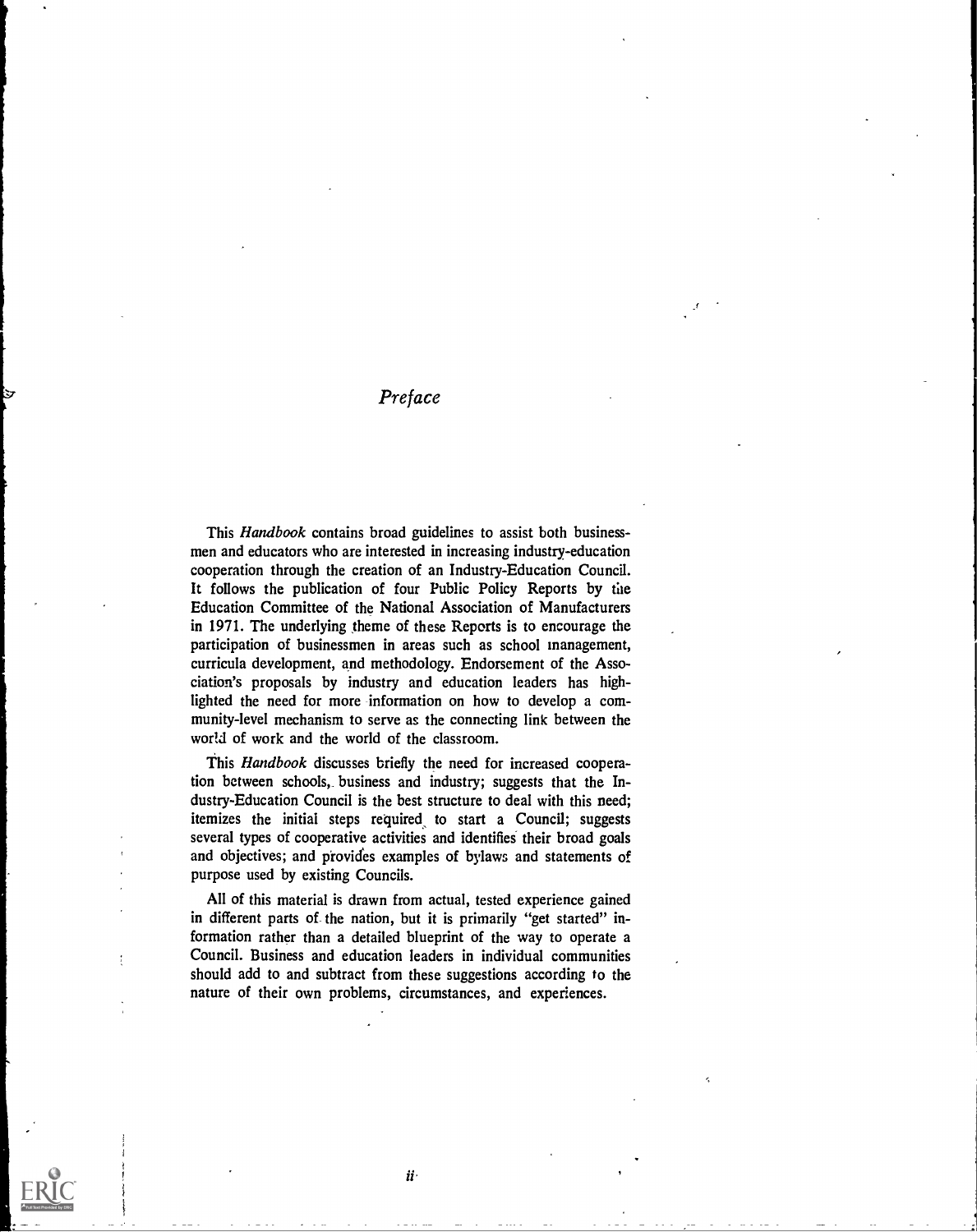## **Contents**

1.

|                                                             | Page |
|-------------------------------------------------------------|------|
| <b>PREFACE</b>                                              | ii   |
| I. AN INTRODUCTION TO INDUSTRY-EDUCATION<br><b>COUNCILS</b> | 1    |
| II. FORMING AN INDUSTRY-EDUCATION COUNCIL                   | 4    |
| <b>Getting Started</b>                                      | 4    |
| <b>Setting Objectives</b>                                   | 4    |
| <b>Industry-Education Coordinator</b>                       | 5    |
| III. INDUSTRY-EDUCATION COUNCIL ACTIVITIES                  | 7    |
| Instruction and Curriculum Development                      | 7    |
| Career Guidance                                             | 10   |
| Materials and Services Functions                            | 12   |
| <b>Educational Management</b>                               | 14   |
| Management Studies                                          | 18   |
| <b>APPENDICES</b>                                           |      |
| <b>Statements of Purpose</b>                                | 20   |
| <b>Bylaws</b>                                               | 23   |
| <b>Organizational Structure</b>                             | 26   |
| Partial Listing of Industry-Education Councils              | 27   |

ERIC<br>AFull Text Provided by ERIC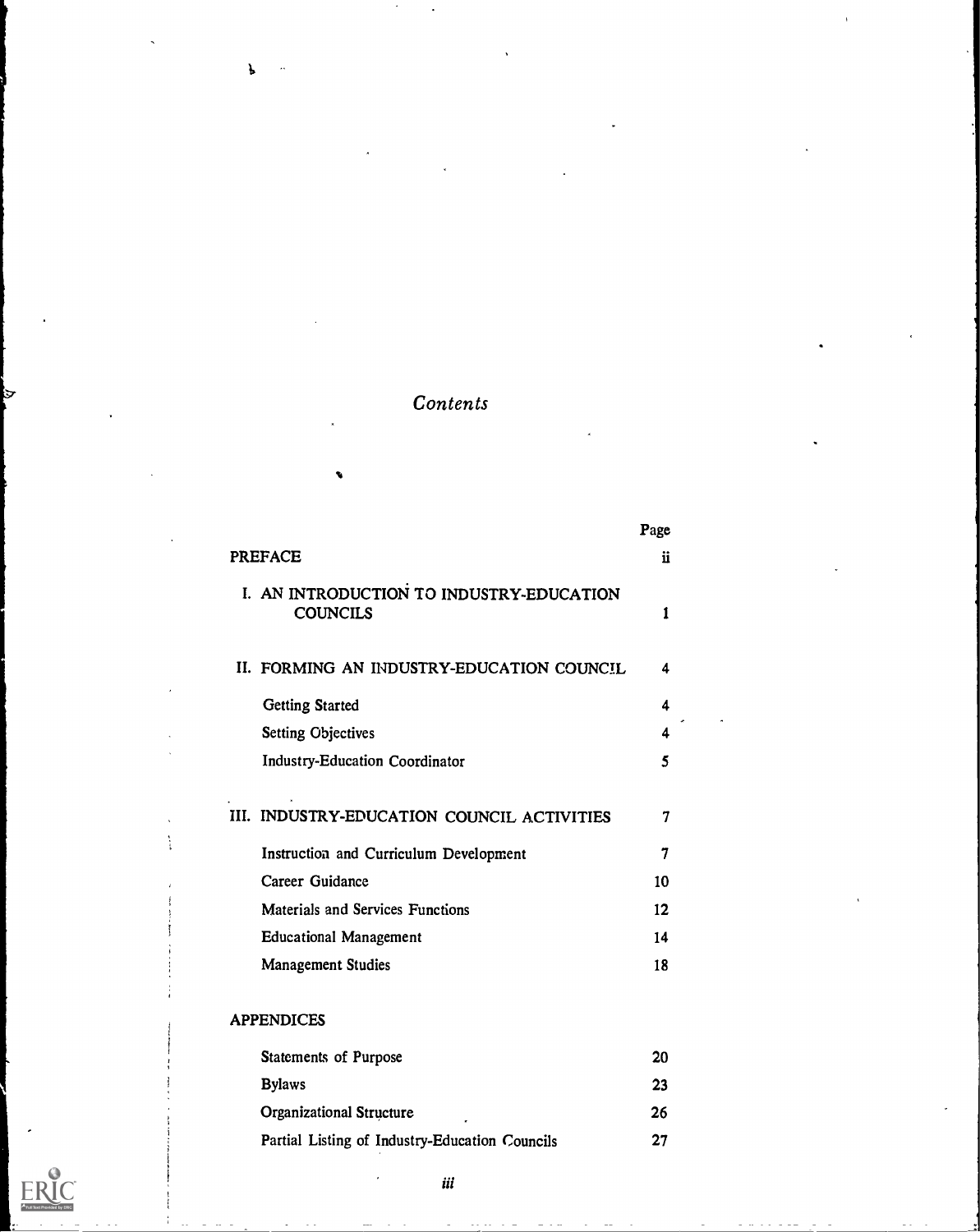## 1. AN INTRODUCTION TO INDUSTRY-EDUCATION COUNCILS

Education and industry do not know each other well enough. In fact, there is a wide communications gap. All too frequently schools develop and initiate courses and programs without ever considering manpcwer needs and requirements or seeking the advice and help of local business leaders. This results, often, in students being ill-prepared to maximize career opportunities.

This communications gap is so large that businessmen are likely to believe the only assistance educators want from them is dollars. The misunderstandings cannot be resolved and the significant advantages of industry-education cooperation cannot be appreciated through the occasional plant tour, once-a-year seminar and one-time-only projects. As communications between education and business have grown increasingly complex, the need for a connecting link to serve as a forum and to initiate jointly-developed programs of action has become more obvious. Continuous communications between businesses and schools are necessary if mutual understanding is to be increased and if students are to receive adequate preparation.

It has always been difficult for students to make the transition from the classroom to the world of work. Despite efforts to help them become aware of the real role that business and industry play in creating a better world, various surveys have indicated that as many as two-thirds of high school students do not believe that business is competitive or needs to earn a profit. Students need realistic perceptions of the world of work, good quality, up-to-date educational programs to facilitate their entrance into that world. The ultimate success of schools depends upon their ability to provide these opportunities. The availability of such learning experiences can be increased by recognizing that work and education are so interrelated that neither can exist in isolation from the other.

The public elementary and secondary schools are big business, with nationwide expenditures of \$48 billion in 1972. The growing concern among various segments of the public suggests the existence of serious problems which the schools seem unable to resolve alone.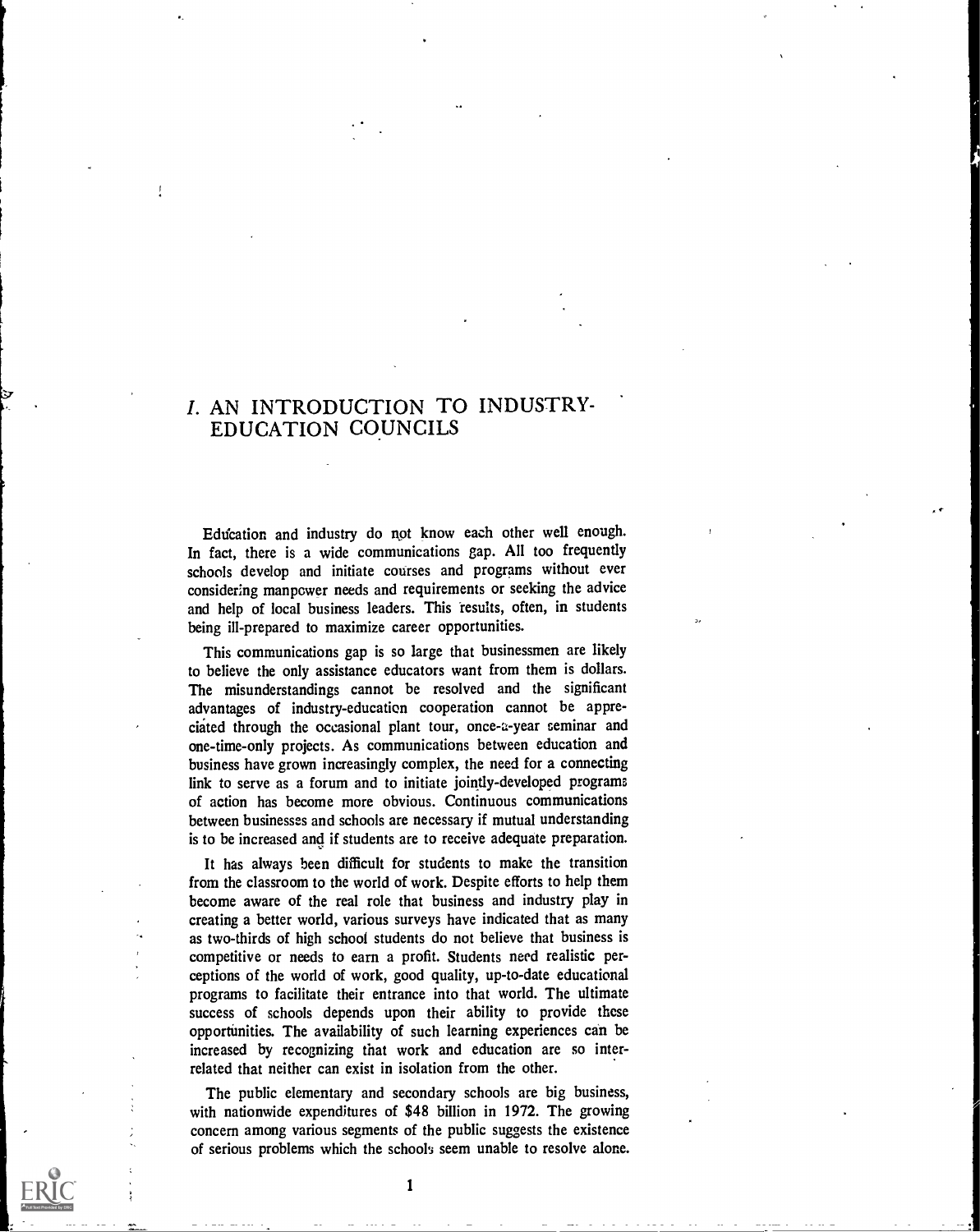In order to deal with these problems, many are suggesting that schools should search for and \_consider methods of increasing productivity, and become more accou. <sup>-</sup>ble for student achie: .ments. The business community has some skills and know-how which can be of value to educators as they make the necessary adjustments required by changing times and conditions and, too, the business community has educational resources which can help students and teachers increase their understanding of the world of work.

In some communities, the cooperative activities of education and industry have been increasing and mutual problems have been resolved. Outward-looking educators have sought aid from the business and industrial community. Business leaders, motivated by self-\_ interest and by a sense of community responsibility, are increasingly searching for ways to help schools and students prepare for the future. Many corporations, acting individually, are involved in "partnerships" with one or more schools or provide supplementary educational materials. This utilization of industrial resources has helped teachers provide students with knowledge, skills, and understanding not normally possible in the classroom: However, too often a request for assistance and cooperation comes from a single teacher or school to a single business firm.

The fact is that some educational problems do not lend themselves to solutions by the response of a single business firm. Experience in several communities indicates that when the resources of many firms and those of the local school system are linked, solutions are found to long-standing problems. All too frequently there is little ccordination within a school district and existing industry-education activities. Those which prove highly successful are not always made available to other schools with similar problems or needs. Coordination at the local level through an independent organization, serving as a link between industry and education, seems highly desirable and necessary. Sustained, collaborative efforts can be provided through an Industry-Education Council.

- An Industry-Education Council is a mechanism which will broaden the base of corporate support for relevant schooling and channel industry and school resources toward the solution of mutual problems.
- It brings all the ,educational resources within a community together.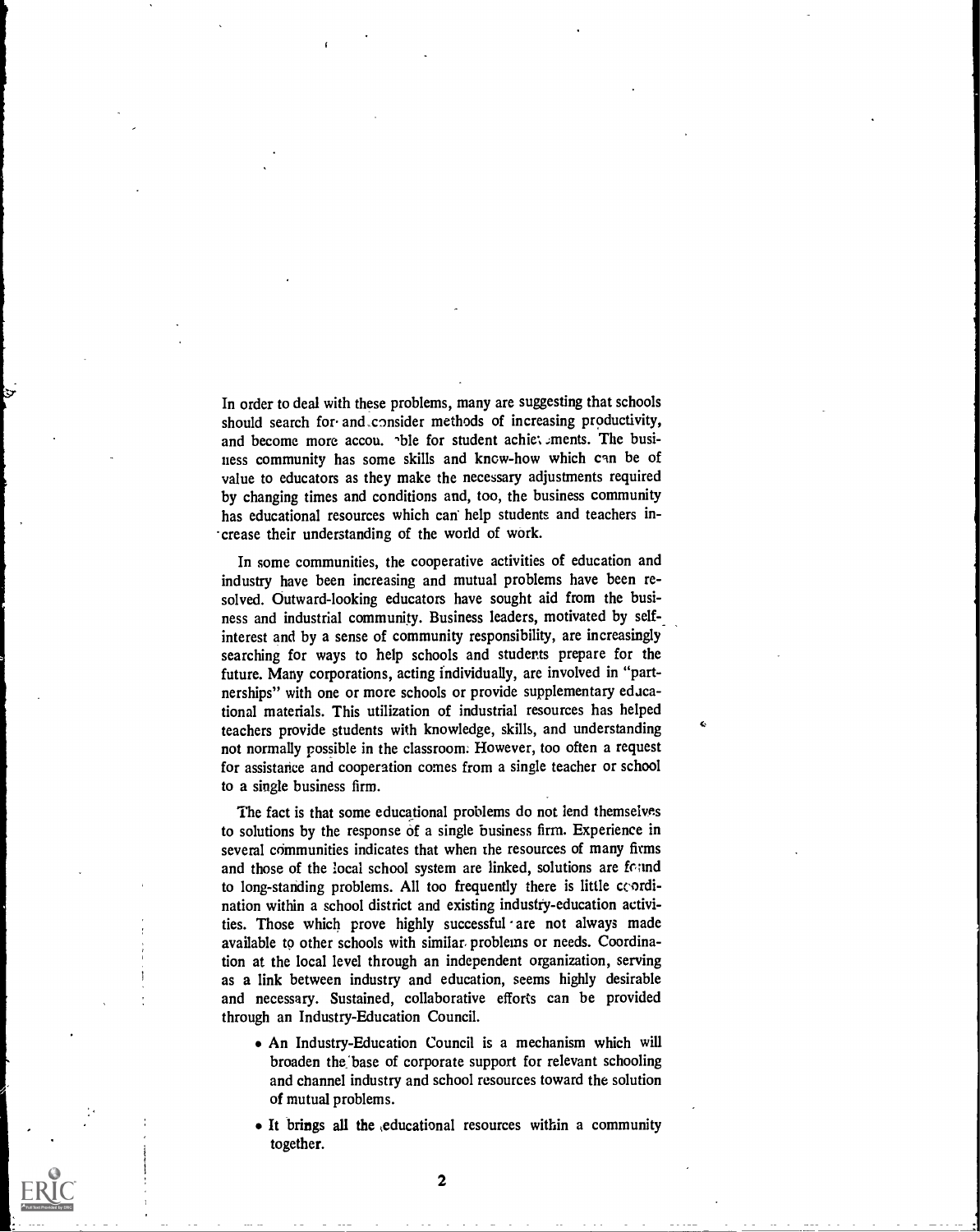- It serves as a system-wide umbrella for coordinating industryeducation cooperative efforts.
- A Council serves as a continuous forum for representatives of industry and education to discuss mutual interests.
- It promotes and encourages communication and cooperation between industry and schools and helps improve the total educational program.
- It mobilizes the key resources of a community; develops plans for their efficient allocation, and provides a greater opportunity to achieve program objectives.
- A local Industry-Education Council offers industry an opportunity to help ensure that tomorrow's adults will be equal to their challenges and opportunities; that they will appreciate and understand their responsibilities as citizens; be competent in managing their own personal affairs and successful in their chosen careers.
- A Council offers educators an opportunity to strengthen the instructional effort at all levels of education through an applied approach to concepts and principles which. relate classroom teaching to the world of work and career fields, and to develop and maintain curricula relevant to current and anticipated employment opportunities.

3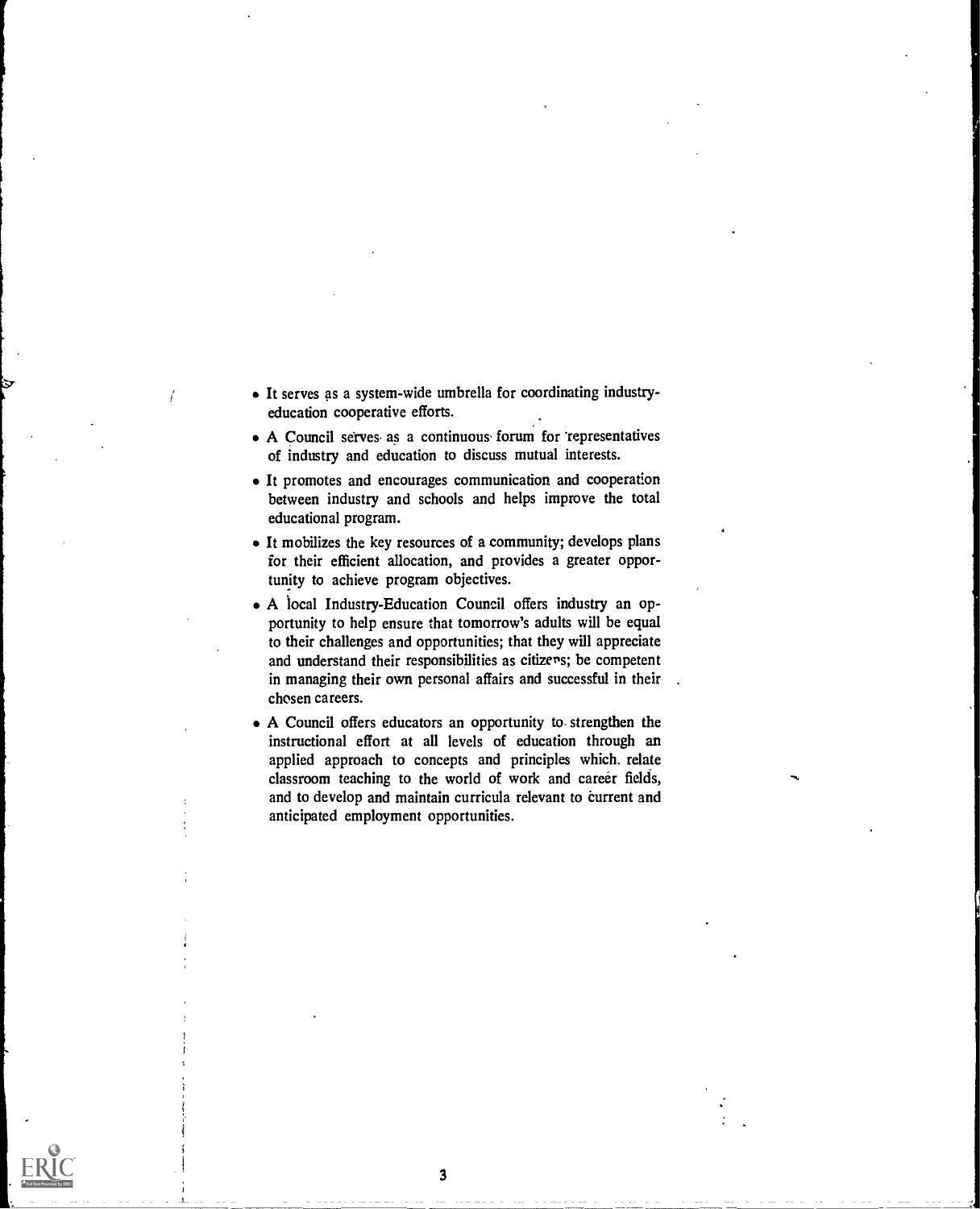## II. FORMING AN INDUSTRY-EDUCATION COUNCIL

The most difficult part of any new effort is the initial step. Even where school and industry leaders already believe cooperation to be desirable, the initial steps often prove to be difficult.

#### Getting Started

Past efforts to organize Councils demonstrate two characteristics which are required at the beginning: (1) There must be at least one interested, enthusiastic person, either from school or industry, to take the initiative; (2) Leadership and planning must come from both industry and education.

In one community this key person may be a corporate executive from any one of many types of industry or business. In another, the spark for action may be struck by a school administrator who has established contact with key business leaders through a local service club or other community organization.

One of the best.ways for this individual to make a start is to plan a luncheon for representatives of the business community, the school superintendent, and other key education administrators. The program should begin by having a representative of business and an educator discuss their educational concerns. Each should suggest ways in which cooperation would eliminate problems or improve the quality of education.

A strategy to consider in the formation of a Council should be discussed and this information distributed among interested businessmen and school administrators. Maintaining momentum in the beginning has proved to be critical, with school board members playing a vital role at this point.

#### Setting Objectives

The formation of a small committee is an appropriate way to develop a statement of purpose and objectives. The objectives and techniques of operation of the various industry-education councils are as *u*verse as the interests of the school systems and industrial

4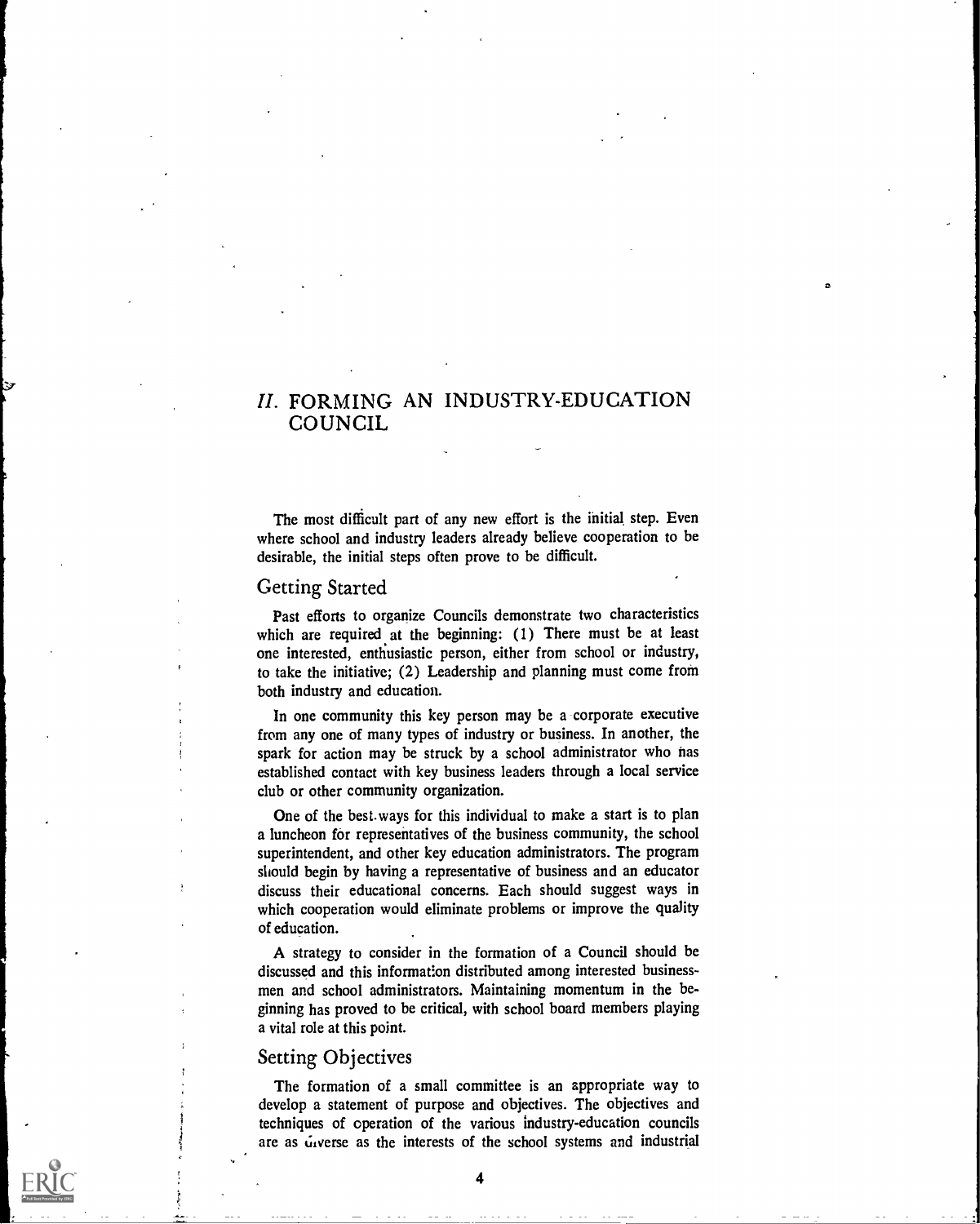organizations involved. (See Appendix A for sample Statements of Purpose.)

The representatives of education and industry should consider the following questions in determining their objectives:

- What constitutes an industry-education cooperation program?
- What organizations or groups are currently engaged in industry-education activities? Information is needed about their general purpose; extent and type of cooperative activities; methods of operation; quantity and quality of resources available for industry-education cooperation programs, e.g. school staff and business personnel, sporsored materials, etc.; grade levels and subject areas for which their programs are intended and the extent these programs have been used; and content of the programs.
- What are the priority areas where industry has special knowhow and can provide the most needed assistance?
- How can an Industry-Education Council effectiv obilize community resources, and increase and improve use in educational programs and projects?

Once agreement has been reached on general objectives, it is neccssary to create an organizational structure and rules of procedure and governance. A general framework to allow flexibility is more important than precise rigid rules. Refinements in objectives and organization will come through the process of evaluation. In support of specific objectives and goals, various committees can be created. These might include: occupational information and guidance, economic education, community resource workshops, and in-service training.

Frequently, a Board of Directors or an Executive Committee consisting of key business leaders and top education officials is the policy-setting body. Other committees which may be required include: membership, finance, programs, and long-range planning. It is important that a cross section of the community's businesses and industries be represented along with the chief school administrator. (See Appendix B for sample Bylaws and Organizational Chart.)

#### Industry-Education Coordinator

Some school systems have designated high-level school administrators to serve in the post of Industry-Education Coordinator. In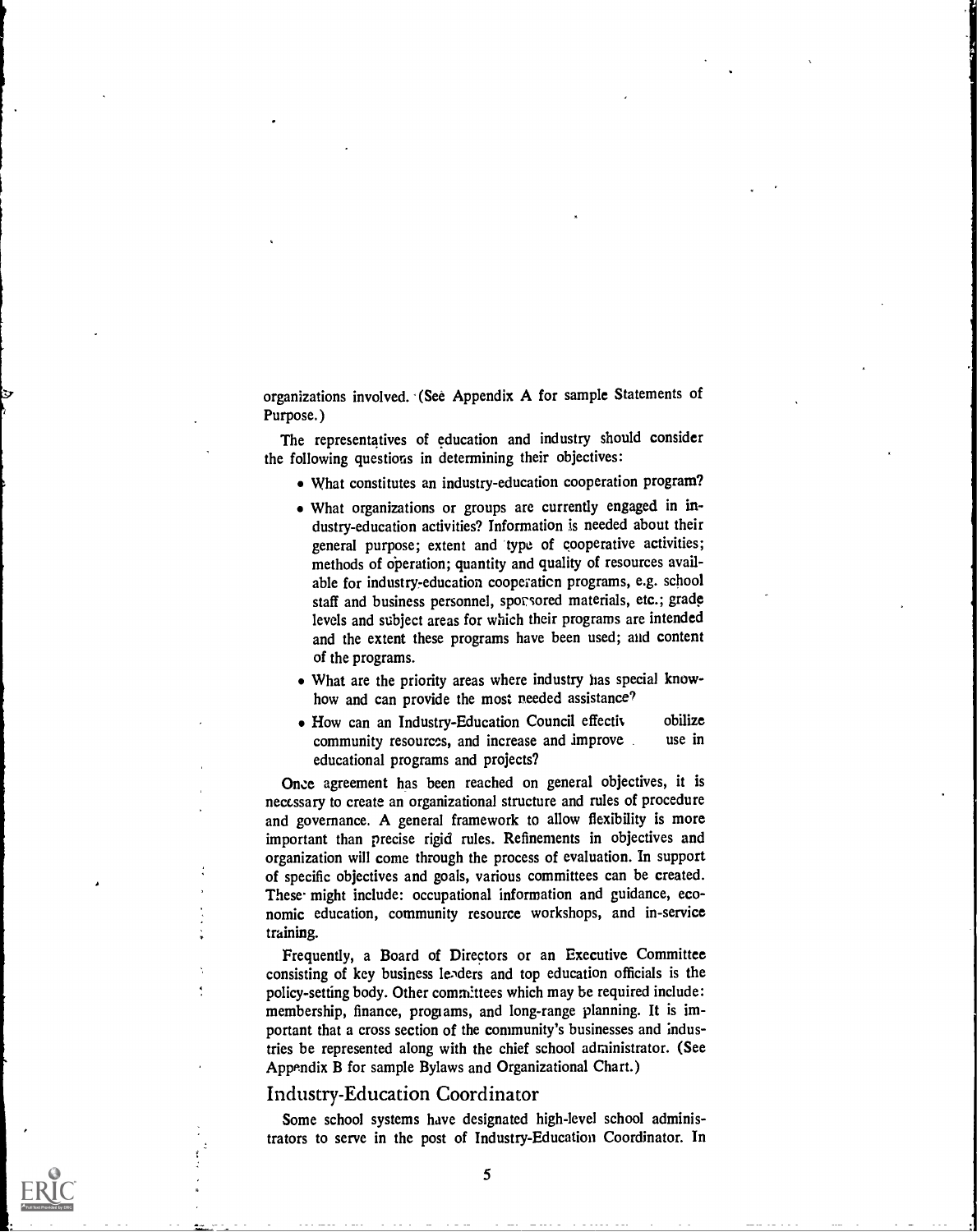such cases, this individual serves as the Executive Director of the Council. The appointment of an Industry-Education Coordinator or Director of School-Industry Cooperation by the chief school administrator provides the necessary linkage between an Industry-Education Council and the school district. This office is a funded activity of the Board of Education and demonstrates the visible type of commitment required from school officials for long-term industryeducation cooperation, although a few. communities finance Council activities independently of the school system.

The Industry-Education Coordinator directs the cooperative activities within the school district and works closely with the Council's Board of Directors. His background ideally should include work in industry, broad experience in educational theory and practice, as well as a strong interest in improving and expanding industry-education cooperation. The wide range of school programs and 'projects involving industry-education cooperation tends to require a professional educator to fill the Coordinator's or Director's position.

While it may be possible for noneducators to serve as the Executive Director, professional educators generally would not accept a representative of management, either retired or on a loan basis, as an option to a district coordinator because of the lack of formal preparation, particularly in the many specialized areas of education. He should have the responsibility to define, direct, and evaluate research in the industry-education cooperation field and to communicate effectively with a school district's faculty and administrators, industry, and the general public. A local Industry-Education Coordinator should maintain liaison with industry-education officials at the State Education Department, counterparts in other communities, and the U.S. Office of Education Industry-Education-Labor Coordinator in addition to an affiliation with the National Association for Industry-Education Cooperation.

School officials should allocate sufficient staff, budget, and facilities to carry out the cooperation function since it crosscuts every area of activity in the school system. Industry should respond with a commitment of its resources, a substantial number of personnel, special know-how, unique services, sponsored materials and, where necessary, additional financial resources to meet the objectives of the total industryeducation cooperation program.

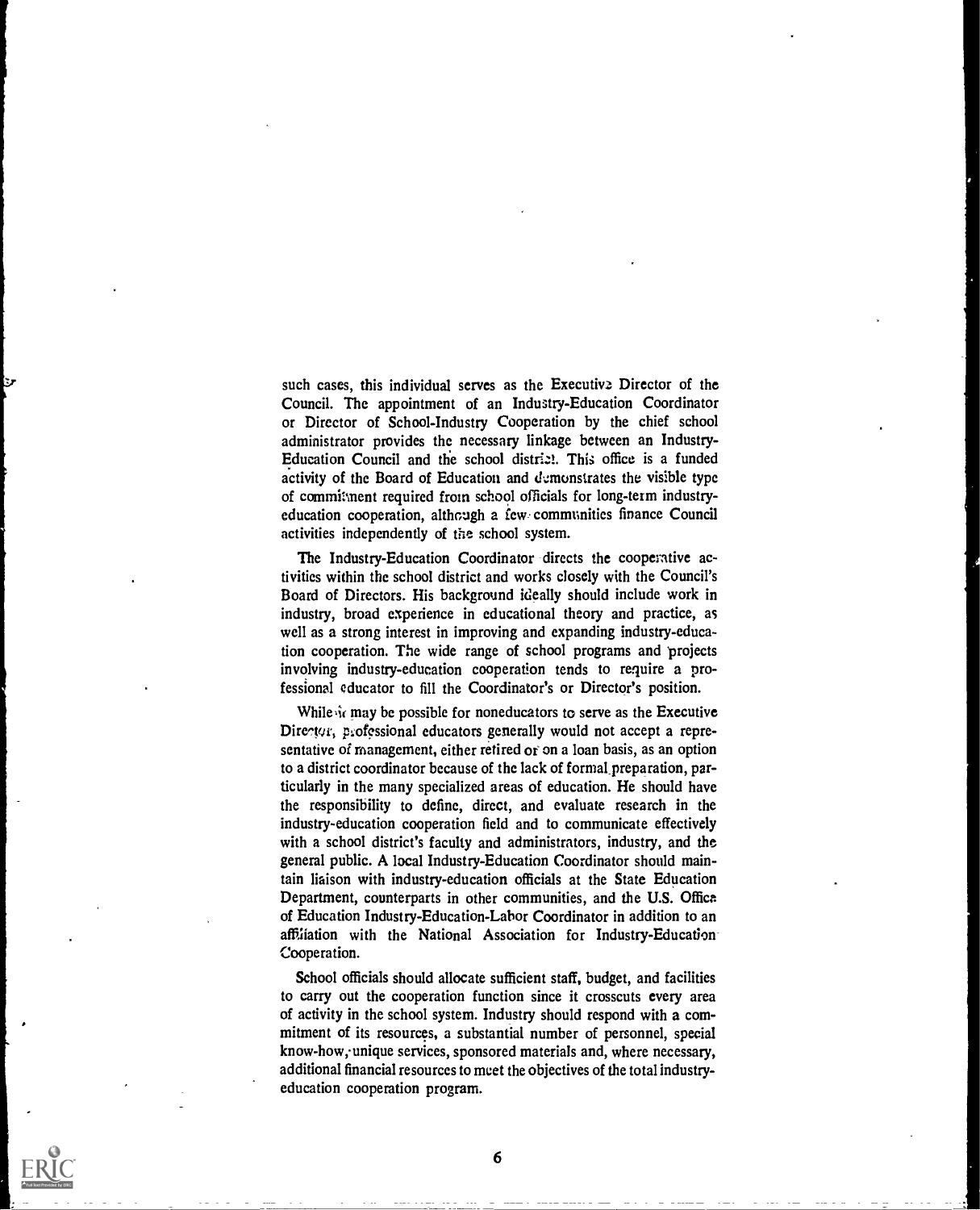## III. INDUSTRY-EDUCATION COUNCIL **ACTIVITIES**

To illustrate the variety of industry-echication activities, five broad program categories and examples will be discussed: (1) Instruction and Curriculum Development; (2) Career Guidance; (3) Materials and Service; (4) Educational Management and (5) General Management Studies.

#### Instruction and Curriculum Development

÷

Many of today's students are in an "academic no-man's land." Typical students in grades K-12 are offered a program that, for the most part, is academic and college oriented. Their options for occupational choice are limited. This situation has led to an inereasing dropout rate and projests from industry that scheols are not turning out students with employatle skills. The Bureau of Labor Statistics has forecast that no more than twenty percent of all U.S. jobs in the 1970's will require as much as a backelor's degree, and that "the remaining eighty percent will be within the reach of a high school diploma - or nondegree postsecondary schooling." Some predictions, largely based on the "general education" program, indicate the possibility that as many as ten percent of the students currently in elementary grades may never be gainfully employed.

A shift in curriculum development, instructional techniques and materials to a program that is relevant, to the needs of both students and industry is  $r$  aguired. Industry, as one of the consumers of the educational product, has an opportunity to take an active leadership role with educators in shaping the product that will eventually enter the job marketplace. An Industry-Education Council program geared to improving instruction and curricula can help students prepare for their dual roles as producer and consumer. It can help them understand the operation, functions and, above all, the contributions made by the private enterprise system.

An Industry-Education Council teacher-training/curriculum-de- .velopment activity can be conducted within the framework of programs such as a Community Resources Workshop, In-service Training, and specific Curriculum Development Projects.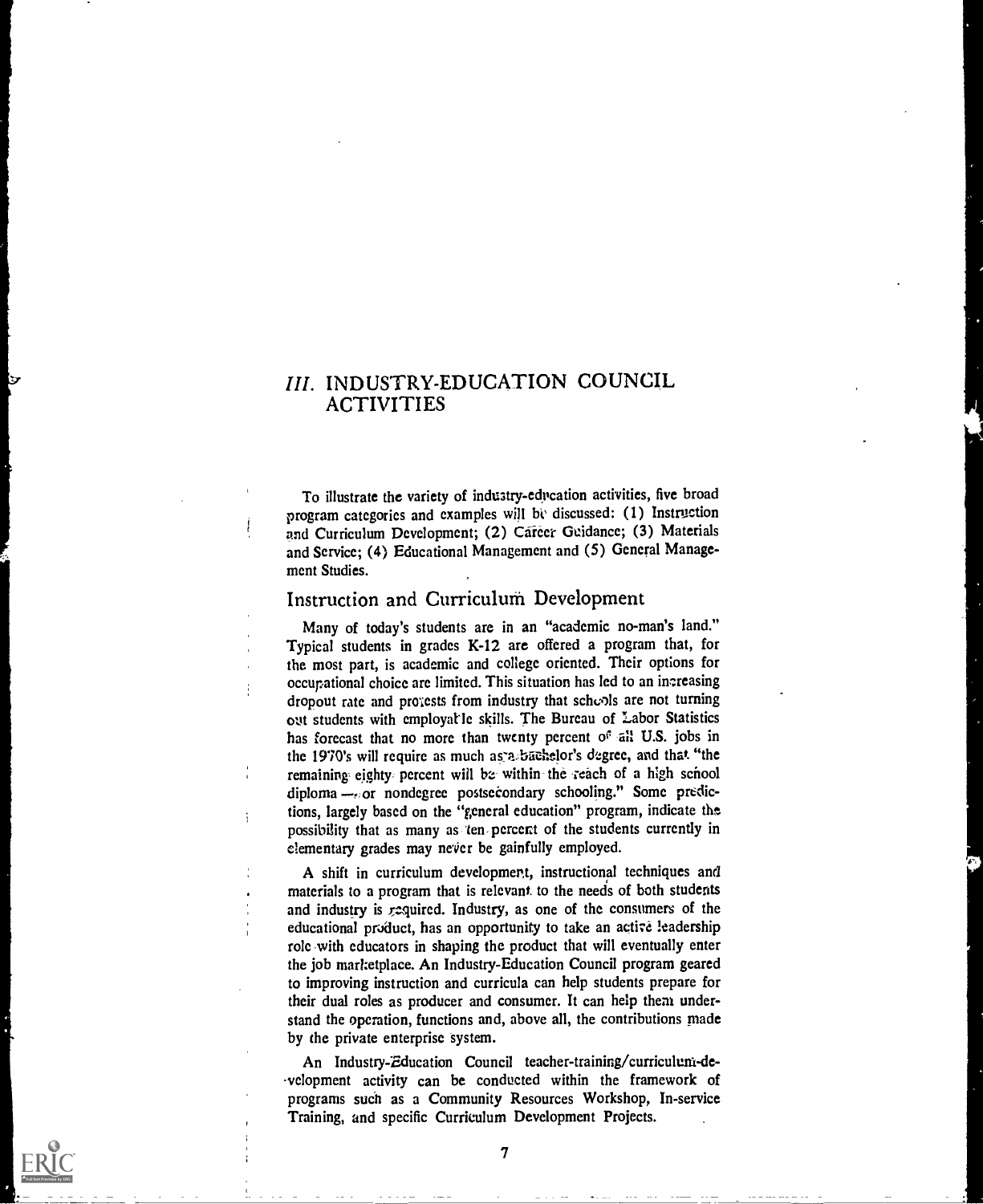#### COMMUNITY RESOURCES WORKSHOPS

Businessmen, industrialists and educators in several states have devoted considerable time to developing community resources workshops. A workshop is an intensive college or university-credit summer course that offers elementary and secondary school teachers the opportunity to identify resources in their community that have educational value. The workshop demonstrates how to use these resources more effectively in classrooms.

Workshop formats are quite flexible, ranging from an examination of cultural yesources in the community to  $\zeta$  eveloping teaching units to up-grade science education. During the course, the teachers visit industries and interview industry executives, often for the first time.

A workshop could have these objectives:

- To identify current and emerging career fields in business and industry and the educational requirements needed by students for these care $\epsilon$  s:
- To become ucquainted with the major problems which face local business and industry through independent study and by contact with management;
- To gain an understanding of the world of work, using this experience to develop illustrations and demonstration materials to clarify classroom teaching-learning activities;
- $\bullet$  To  $f'$  evelop an understanding of the economics of the firm, ano , low economic principles are applied in real-life situations.

Three requirements are necessary to hold a Community Resources Workshop:

- Area teachers and school administrators must endorse the need for this type of program.
- A local or nearby college or university must be willing to grant graduate credit for this course.
- The business community, through the Industry-Education Council, must indicate aitiative and willingness to spearhead efforts to bring the va: us community sectors together to discuss and plan the workshop.<sup>1</sup>

<sup>&</sup>lt;sup>1</sup>This industry-education cooperation program is discussed in greater detail in the National Association of Manufacturers publication, Community Resource;<br>Workshops: A First Step Toward Better Industry-Education Cooperation.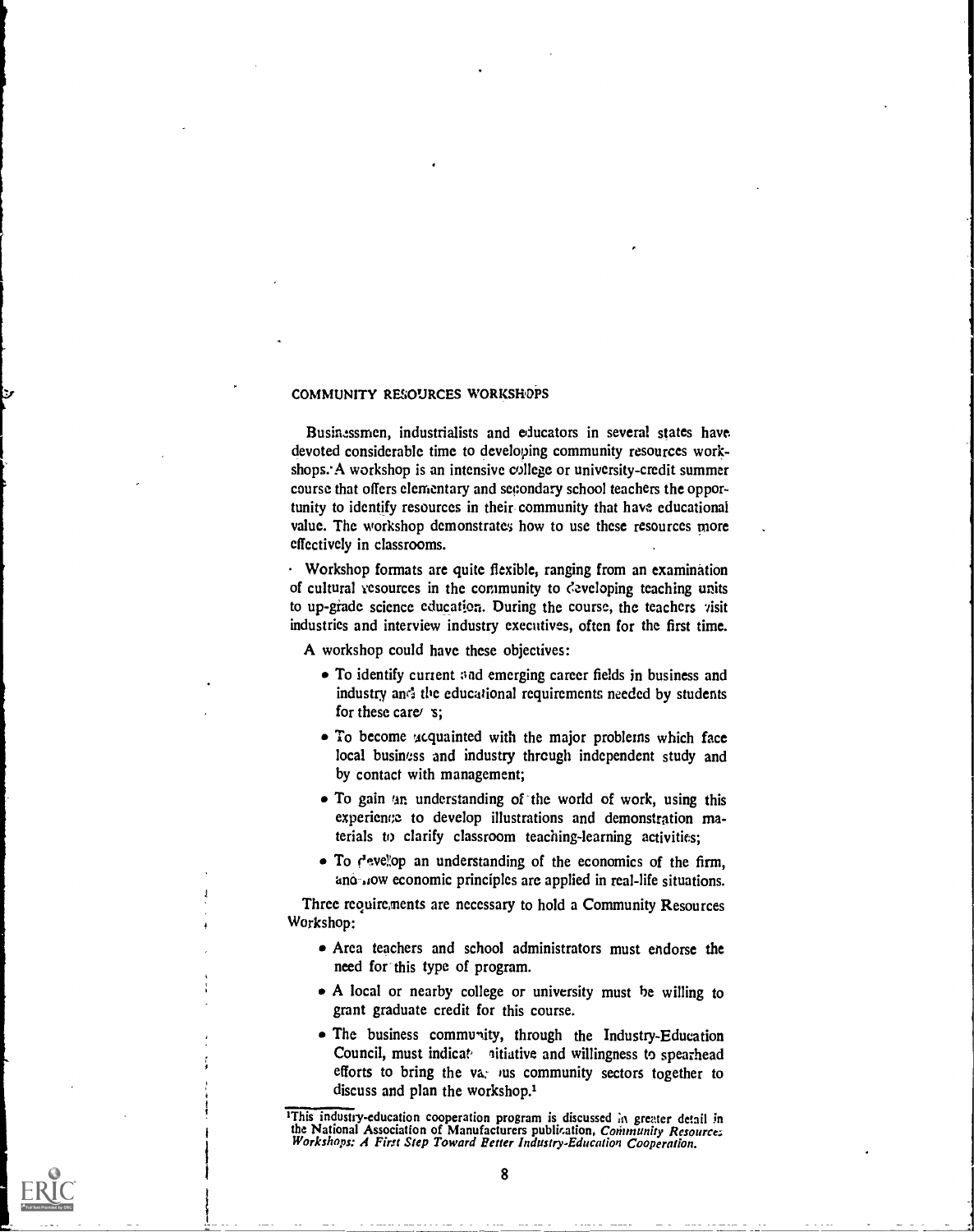#### IN-SERVICE TRAINING

Another activity for an Industry-Education Council is in-service training programs for teachers. The Council, perhaps through its committee on teacher training, can serve as a channel for directing and catalyzing required personnel and materials for special courses of study tailored to local needs and offered by a school district to its teachers. In-service training which utilizes community resources in the form of volunteer professionals from business and industry and other community organizations affords teachers a unique opportunity to keep up with the latest developments in a particular subject area.

The following are suggested areas for Industry-Education Inservice Teacher Training Programs:

#### 0 Economic Education

Develop an applied approach to the teaching of economic concepts and principles, K-12. Conference leaders from business and industry conduct sessions at their sites on topics included in the curriculum: marketing, profits, money and banking, productivity, wage and price determination, etc. Economics of the firm (business economics) is presented, utilizing illustrations, examples, and case studies from local industry.

#### $\Box$  Consumer Education

 $\frac{1}{2}$  $\frac{1}{2}$ 

Provide teachers at all levels with relevant background from local sources on such subjects as: budgeting and money management, insurance, housing, transportation, credit, investment and wise shopping habits. On-site conferences with representatives of retailers, wholesalers, manufacturers and bankers give teachers an opportunity to interact with people involved in the consumer life of the community.

#### $\Box$  Career Awareness for the Elementary Grades

A program designed to provide elementary school teachers with relevant background information on careers in business and industry in the local community, sources of career education materials, and techniques in developing career awareness among elementary students.

#### 0 Career Development for Secondary School Subjects (Grades 7-12)

A practical application of concepts and principles taught in science, home economics, math, business, and industrial 'arts. Teachers are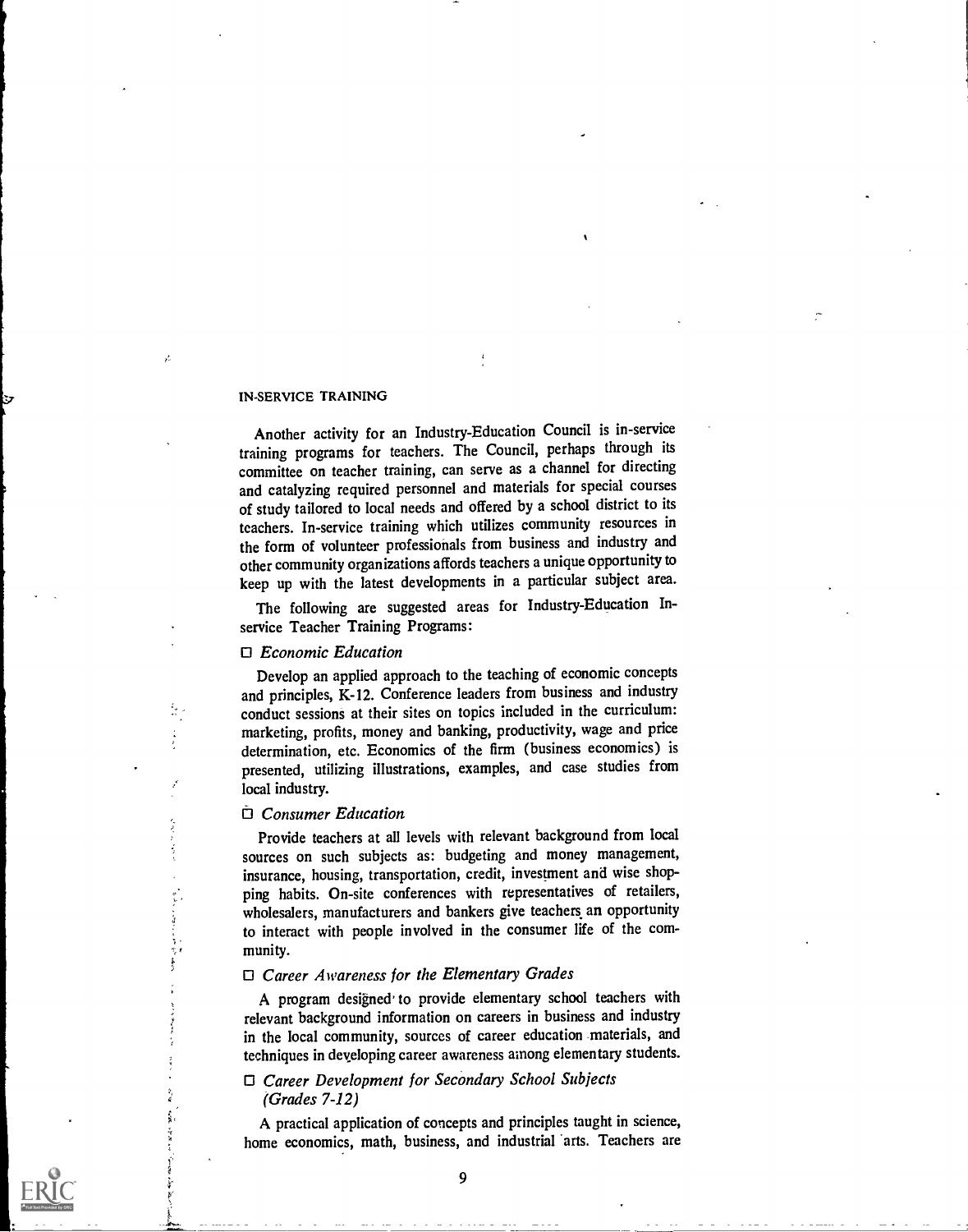also oriented to careers and job skills associated with their specific discipline.

#### $\Box$  Teacher Internship in Industry

An orientation and updating of teachers to the world of work through on-the-scene, in-depth exposure 'to a broad spectrum of skills on a wide variety of occupations is important. School counselors should also be invited to participate because they need projections of changing manpower requirements in their career guidance activities with students. An Industry-Education Council can assist in the development of this type of survey in cooperation with the school district, area industry, government agencies, and other community employers. A survey of occupational skills can serve the needs of manpower planners, business firms, and community administrators in addition to educators.

#### 0 Curriculum Development

Industry-Education Councils can play a vital role in assisting schools to develop relevant curricula at all levels for various disciplines by evaluating course offerings in terms of meeting current and projected area occupational needs; pointing out obsolete course material and suggesting new courses, particularly in the nonmandated curriculum, that can be tailored to local career opportunities. Councils can also assist in the development of manpower/occupational skills surveys in order to respond to current and emerging fields with appropriate curricula.

#### Career Guidance

Ţ

Counselors require information about the opportunities, employment policies, and conditions in various career fields. They attempt to provide career information to noncollege-bound students to assist them in making an intelligent career choice. Yet, this procedure is limited in part because of the lack of exposure-courses on industrial, technical, and business topics which are offered in teacher colleges as part of the required training for certification. Most counselors do not have adequate information on available occupations.

There is a gap between the actual manpower demands and career opportunities available in business and industry and what guidance counselors know of these demands and opportunities. Thus, increased cooperation between industry and education is needed to improve the guidance function in school systems.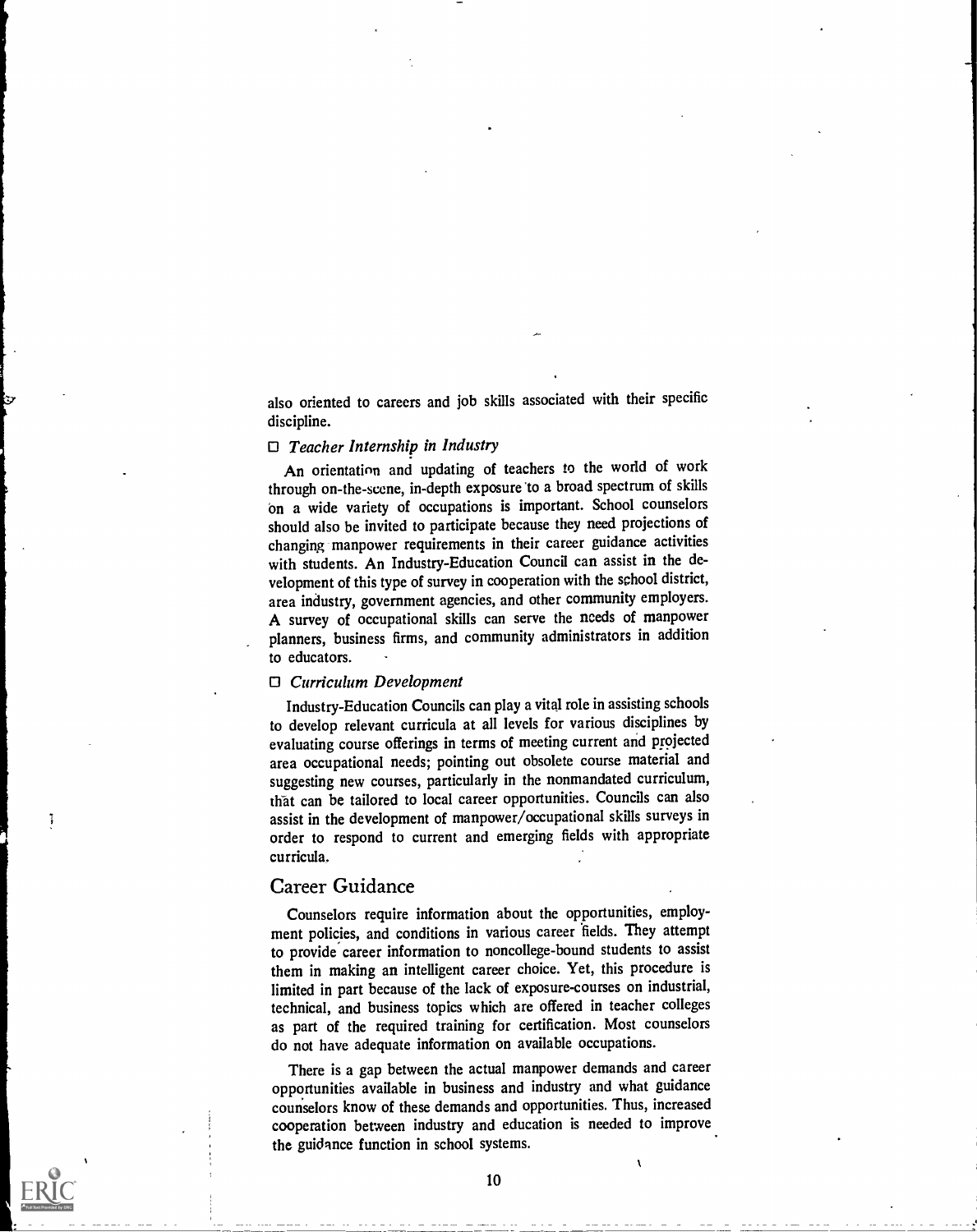Through industry-sponsored in-service training for counselors, audio-visual materials, career guidance publications, career activities for students, and an occupational skills survey, schools can contribute to an improved career development counseling program which will:

- Provide insights into all aspects of major career fields in area business and industry, including job requirements, advancement opportunities, on-the-job training, etc.;
- 'Develop understanding of the organization, operations and teamwork in business and industry, e.g., manufacturing, banking, retailing, etc.;
- Help the student relate the world of work to his personal potential and become more aware of his options;
- Assist employers in helping to recruit high school graduates into career fields where there are shortages of qualified employees.

Suggested areas for industry-education cooperative activities and services which will improve the quality of career guidance follow.

#### IN-SERVICE TRAINING FOR GUIDANCE COUNSELORS

In developing occupational information on current and emerging career fields, focus should be on the leading businesses and industries in the community. A program would include: assessing the curriculum to determine if local manpower needs are being met; seeking industry's views on whether existing programs should be changed and the type of programs or revisions which seem desirable; developing procedures for dissemination and utilization of local occupational information; and providing an opportunity for industry representatives and counselors to discuss each other's functions and problems.

The format described in the Community Resources Workshop and Teacher In-service Training Programs, especially the on-site conferences hosted by business and industry personnel, is adaptable to this objective. Programs or sessions can be conducted on a monthly basis during the school year or during the summer.

#### CAREER GUIDANCE SERIES

In developing audio-visual *s* esources to provide students with current information about career fields in the community or region, the target audience should be secondary school students (grades 7-12).

A variety of media should be considered for this project: video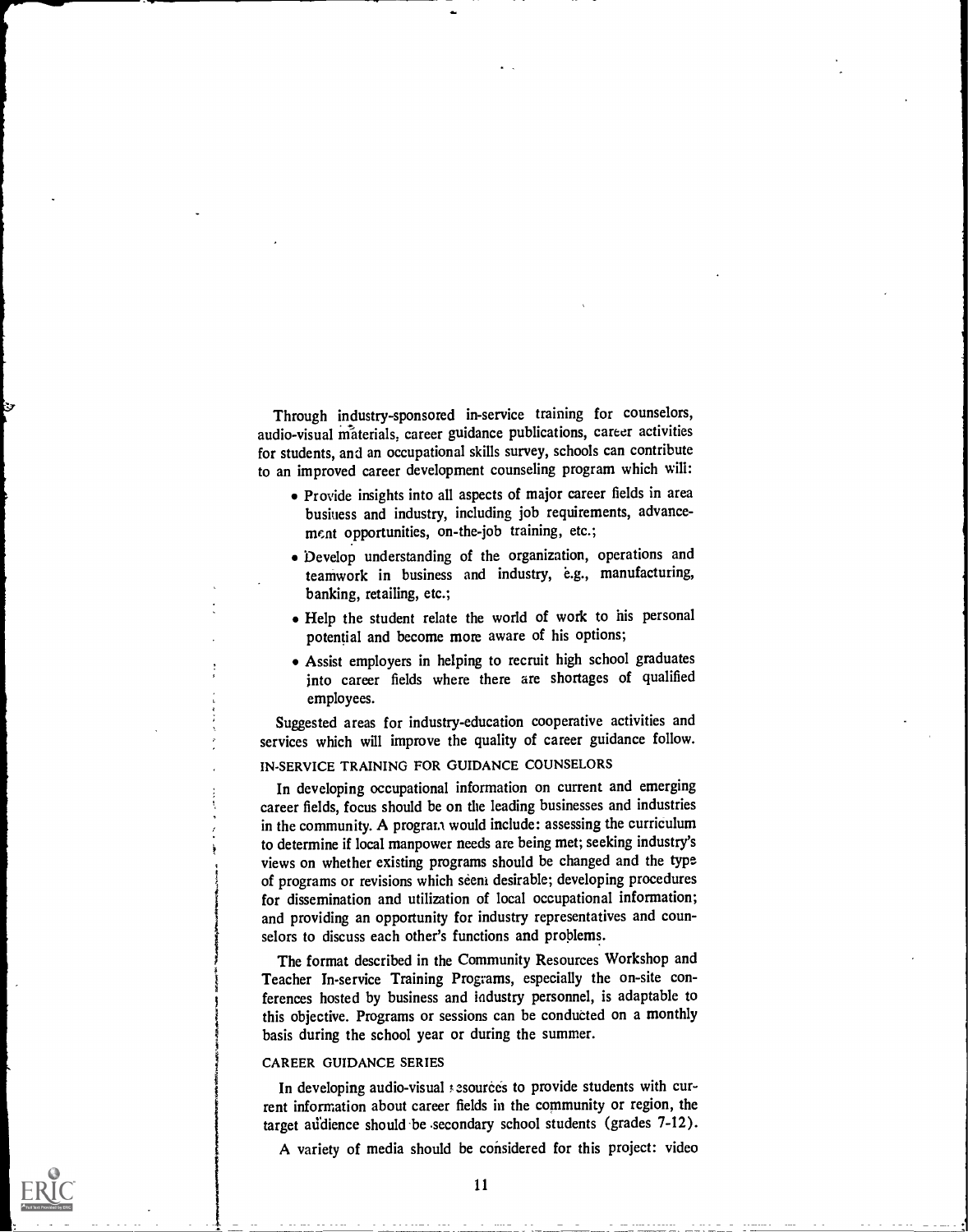tape, cassette, film, filmstrip-record, and tape. The content of a typical series should include: an overview of the organization of a company (nature of the business, size of the labor force); interviews with employees for selected entry level jobs, describing the type of work, qualifications, advancement opportunities, etc., and an interview with the firm's personnel director. A well-planned series can bring the local business and industrial community into the classroom.

 $\mathbf{\hat{C}}$ 

#### CAREER GUIDANCE MEETINGS

The format can vary between a single employment-information day in one school for senior high school students to a series of two or three evening career meetings or fairs in which all junior and senior high school students and their parents gain a realistic overview of several occupational fields. Local industries and agencies should provide adequate personnel to discuss career fields and assist students in developing the ability to determine educational requirements for a given career and how to communicate effectively with potential employers. Programs of this type are especially meaningful to underclassmen who still have an opportunity to select courses or programs that will assist them in achieving a realistic career goal.

#### SUMMER INTERNSHIP PROGRAM IN INDUSTRY

The purpose is to provide an in-depth exposure to a variety of job skills and to gain experience in performing and observing various types of job conditions. This on-the-scene exposure to employee situations will provide a kind of experience usually lacking in college courses leading to counseling certification. A closer working relationship between counselors and community firms is an added benefit of this activity.

#### Materials and Service Functions

#### SPONSORED MATERIALS

Many companies and trade associations produce supplementary educational materials for use in the schools. These sponsored materials consist of a variety of printed materials as well as films, filmstrips, records and tapes. They cover subjects such as economics, consumer education, career in- ,formation, personal hygiene, ecology, chemistry, science, natural resources, home economics, etc., and these materials serve as a valuable resource to supplement textbooks or other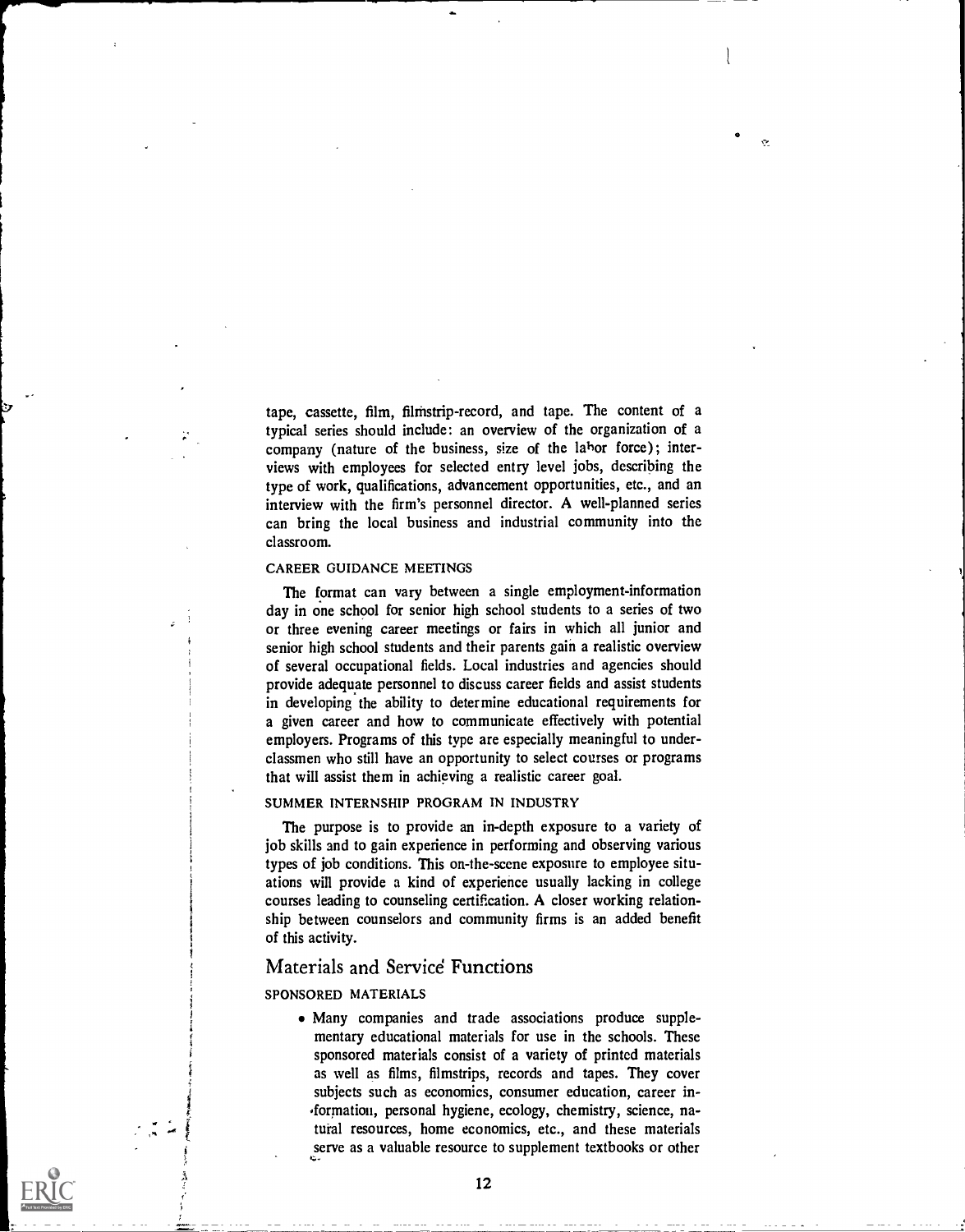units of study. They are particularly effective in providing information to students in subject areas where industry has achieved a high degree of specialization and expertise.

I

A number of companies make available to schools surplus equipment and supplies for laboratory activities in science education, business courses, and industrial arts programs.

#### SERVICE

k.

ċ

 $\ddot{x}$ 

The service aspect of an Industry-Education Council should be interpreted broadly. It should include informational, promotional, and placement activities along with consulting services. The range of services provided by industry to the schools will depend on the circumstances and needs in a particular community and the extent to which these needs are being met by other community organizations.

An Industry-Education Council's services may include some or all of the following:

#### $\Box$  Consultation

A clearinghouse of talented human resources needed by school systems for classroom discussions, field trips, surveys, and conferences. Educators and students benefit from contact with community resource professionals who manage and work within local industries, government agencies, trade associations, and other community institutions.

#### O Community Resources Directory

A Community Resources Directory is an asset to every educational program. This Directory should emphasize area industry, business, public agencies, governmental bodies and cultural centers which offer supportive services to the schools. It should include the identification of the person to contact to secure additional information or to get resource people for classroom visits.

#### $\Box$  Conferences and Institutes

Conferences and Institutes can be conducted periodically in cooperation with school systems on subjects of mutual interest related to regional economic developments, urban problems, employment, and education.

#### $\Box$  Speakers Bureau

Teachers and counselors need to be able to refer to this clearinghouse to secure qualified speakers on specialized topics.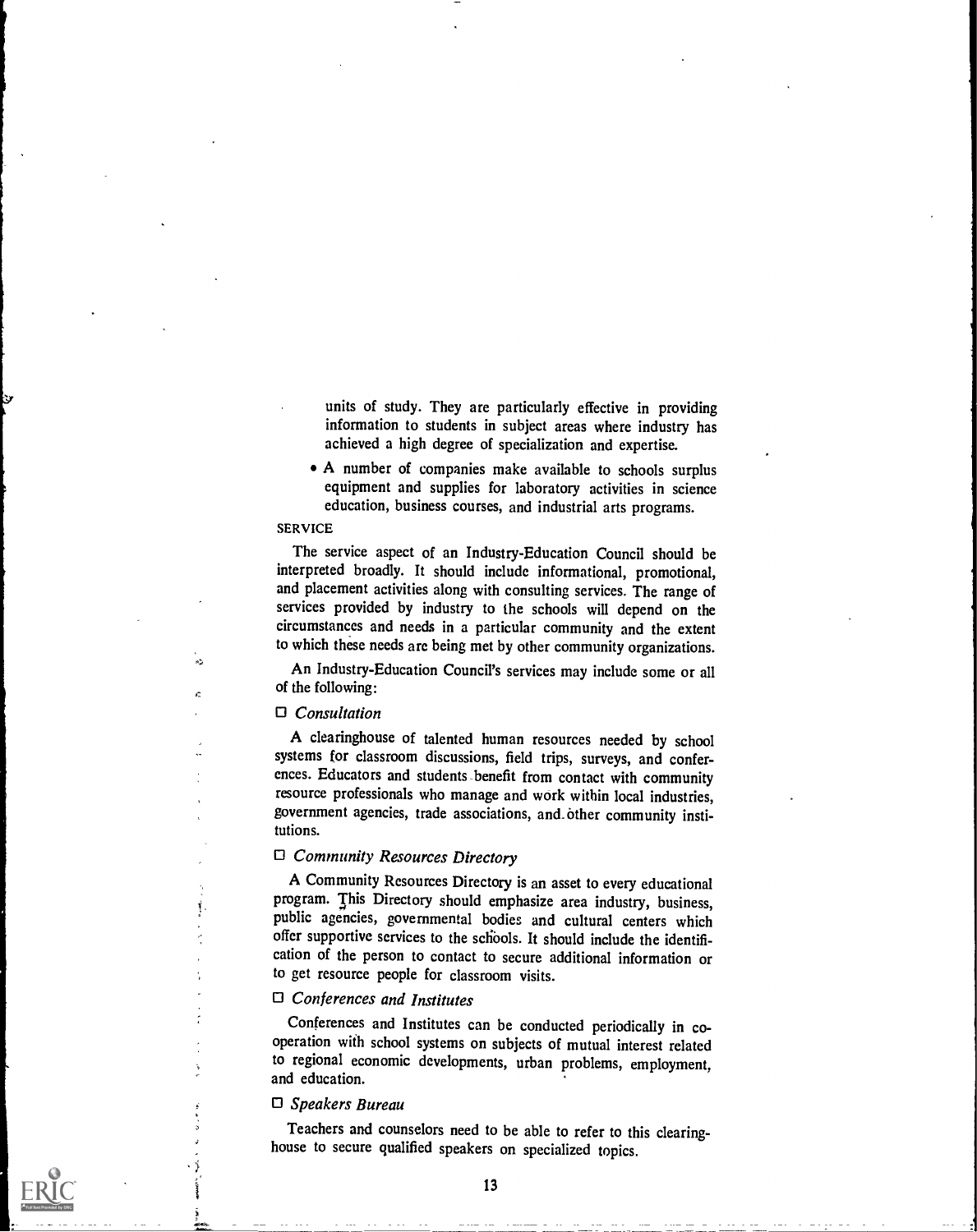#### $\Box$  Public Information

This function can be accomplished through a newsletter on industry-education activities distributed to a selected mailing list of schools, businesses, agencies and community groups. In addition, it is sometimes appropriate to provide news and feature story releases to the local media.

## $\Box$  Work-Study and Placement Activities

Participation by industry in Work-Study Programs becomes more important than ever with the increasing emphasis in schools on career education. An Industry-Education Council can assist in expanding Work-Study Programs to meet the needs of more students and local business firms.

#### $\Box$  Field Trips

A well-planned Field Trip that has a definite learning objective enables students to observe the world of work, occupations, and the contribution industry makes to an area's economy. Observing the functions of various industries and businesses extends the student's concepts and understanding of principles taught in the classroom. The Field Trip should have a direct application to an instructional ctivity in the classroom. Industry and other institutions can provide, through visits to their facilities, an opportunity for students and teachers to explore the dimensions of experiences, problems and processes related to the world of work.

#### Educational Management

An industry-education cooperative Management Training Program is a high priority function of the Council. Industry can assist school personnel in measuring educational productivity and effectiveness through the application of business management techniques. This is a step toward accountability being sought in education today.

Experiences in other communities indicate that business organizations have employees who possess qualities and capabilities that are needed to solve some educational management problems. Business executives have experience in such areas as: accountability, finance, organizational training, goal setting, projecting, innovation, and productivity measurement. Personnel qualified in these and other areas can .be made available through an Industry-Education Council.

The following topics are suggested as areas in which there are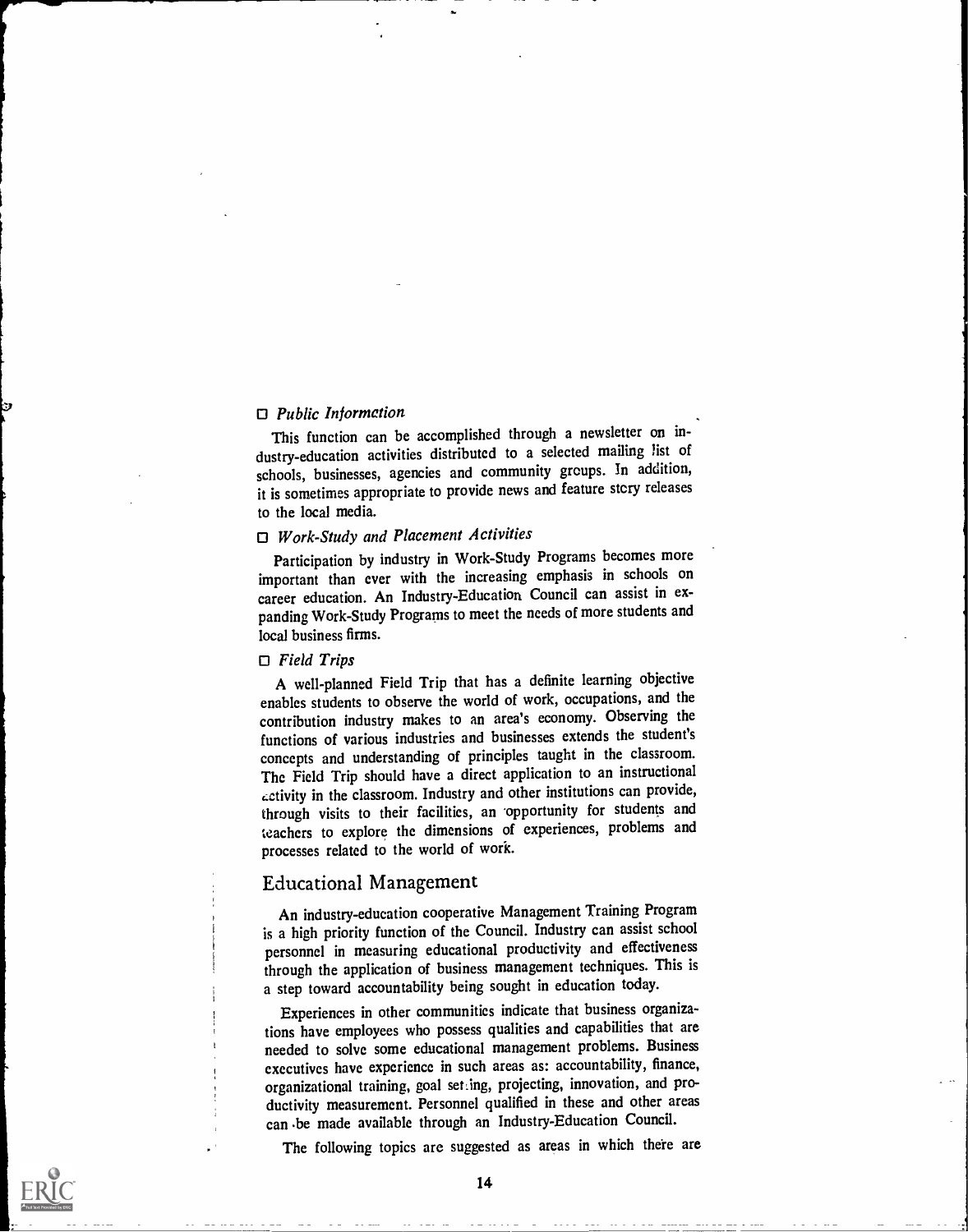definite applicability of business management skills and techniques to management problems of a public school system.

#### MANAGEMENT BY OBJECTIVES AND/OR MANAGING FOR RESULTS

Public school systems, school board members and school administrators are frequently faced with more needs than can be met with available resdurces. At the same time, new challenges requiring new types of responses, are constantly arising. Typical questions faced by administrators are:

- Of the many needs, which deserve highest priority?
- What is the best course of action among the various alternatives available to resolve a specific problem?
- How long will it take to develop and implement a program to meet a particular need?
- What resources (personnel and facilities) are available?
- What outside resources are available for getting the job done?

In utilizing an educational management by objectives approach, industry and schools can improve the capacity of the school system to develop programs that are result oriented. Businessmen can be of assistance by helping identify program requirements in terms of staff, facilities, equipment, materials, and costs; developing a time schedule for implementing and administering the program; and developing a plan for evaluating the results of the program in terms of specific objectives.

#### SCHOOL STRUCTURE

Schools cannot meet the changing requirements of society with an inflexible organization structure. Changes in the school system's organization can frequently enable school managers to improve productivity, increase quality and respond to the mounting public demand for accountability based on results. Industry can provide helpful assistance in this area by establishing training programs for school personnel to discuss the relationship of objectives and organization, modern theories of organization, types of organization, criteria for effective organization, and power allocation within an organization. Participants can examine organizational levels; the manager's span of control; leadership roles; administrative functions and their impact; key result areas and methods for measuring success.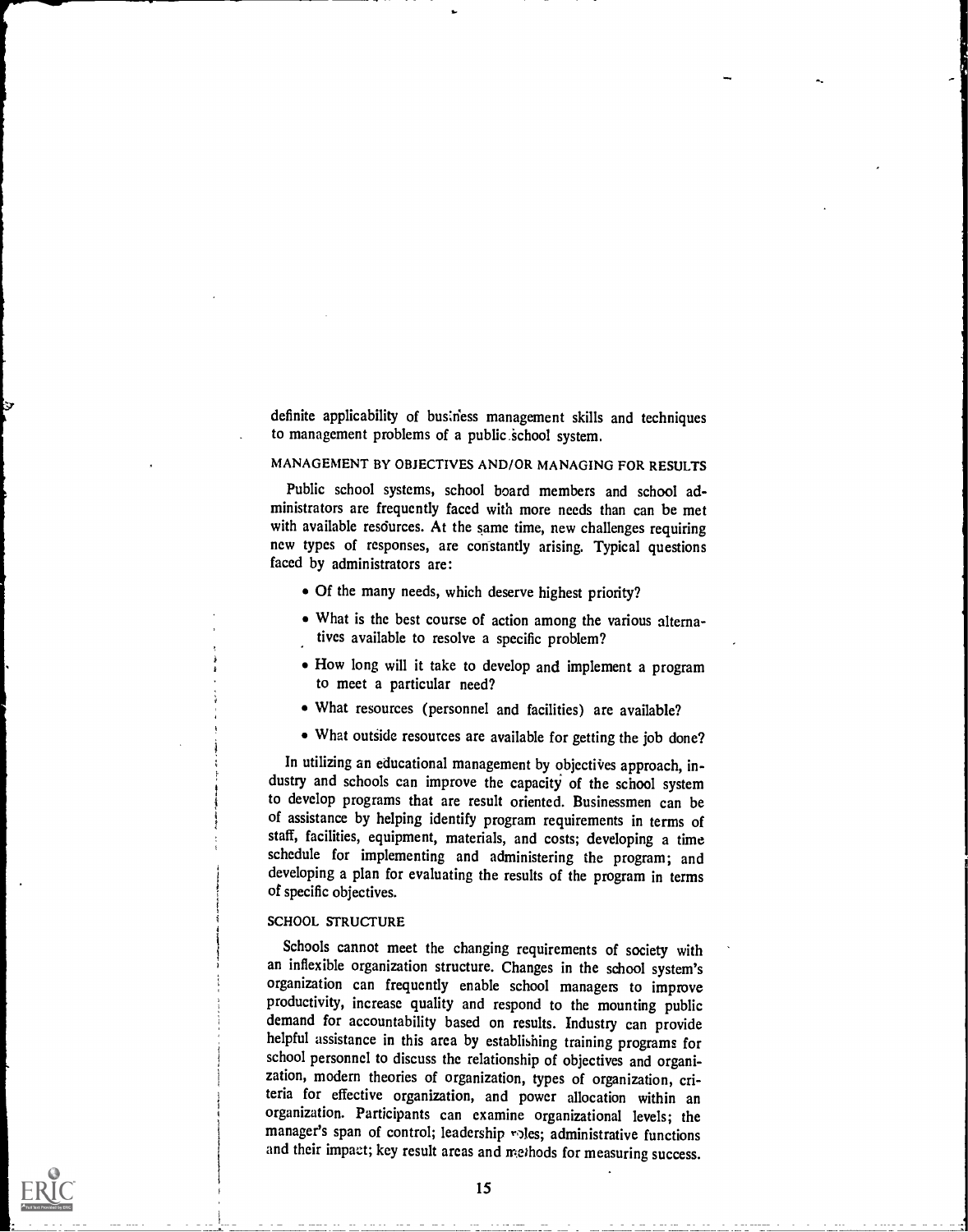In sum, community employers can offer educators insights into applying organizational concepts and principles to the specific needs of a school system. With these resources, educators can analyze their present organization in workshop session and be expected to develop an organization based on sound result-oriented management principles.

### SHORT-TERM AND LONG-RANGE PLANNING

Industry can provide training assistance for administrators and Board of Education members in short-term and long-range planning techniques. An Industry-Education Council can help school officials look at the basic nature of planning, the several kinds of plans which must be made, evaluated and updated on a regular and continuous basis. Businessmen can provide know-how in the planning effort by focusing on reseaich and development, psychological factors, empirical methods in approaching a problem, alternative courses of action, and testing to improve accuracy. School personnel have the opportunity to apply new approaches to the questions: Why plan? When to plan? How to plan and when to re-plan?

## ANALYZING PROBLEMS AND MAKING DECISIONS

Educational administrators, like business managers, have a basic job responsibility for -: itical analysis of problems and effective decision-making based on these analyses. Businessmen have unique expertise in identifying problems, gathering facts, evaluating alternative choices and making effective and workable decisions in terms of productivity, results, and accountability. This experience, shared with educators, can provide insights into scientific problem analysis and effective decision-making.

#### OTHER SUBJECT AREAS

Some other areas can be included in an Industry-Education Council sponsored management-training program. A few examples include:

- Motivation in management
- Organizational leadership
- Managerial teamwork
- Improving senior-subordinate relationships
- Computers in educational management
- Management information systems for education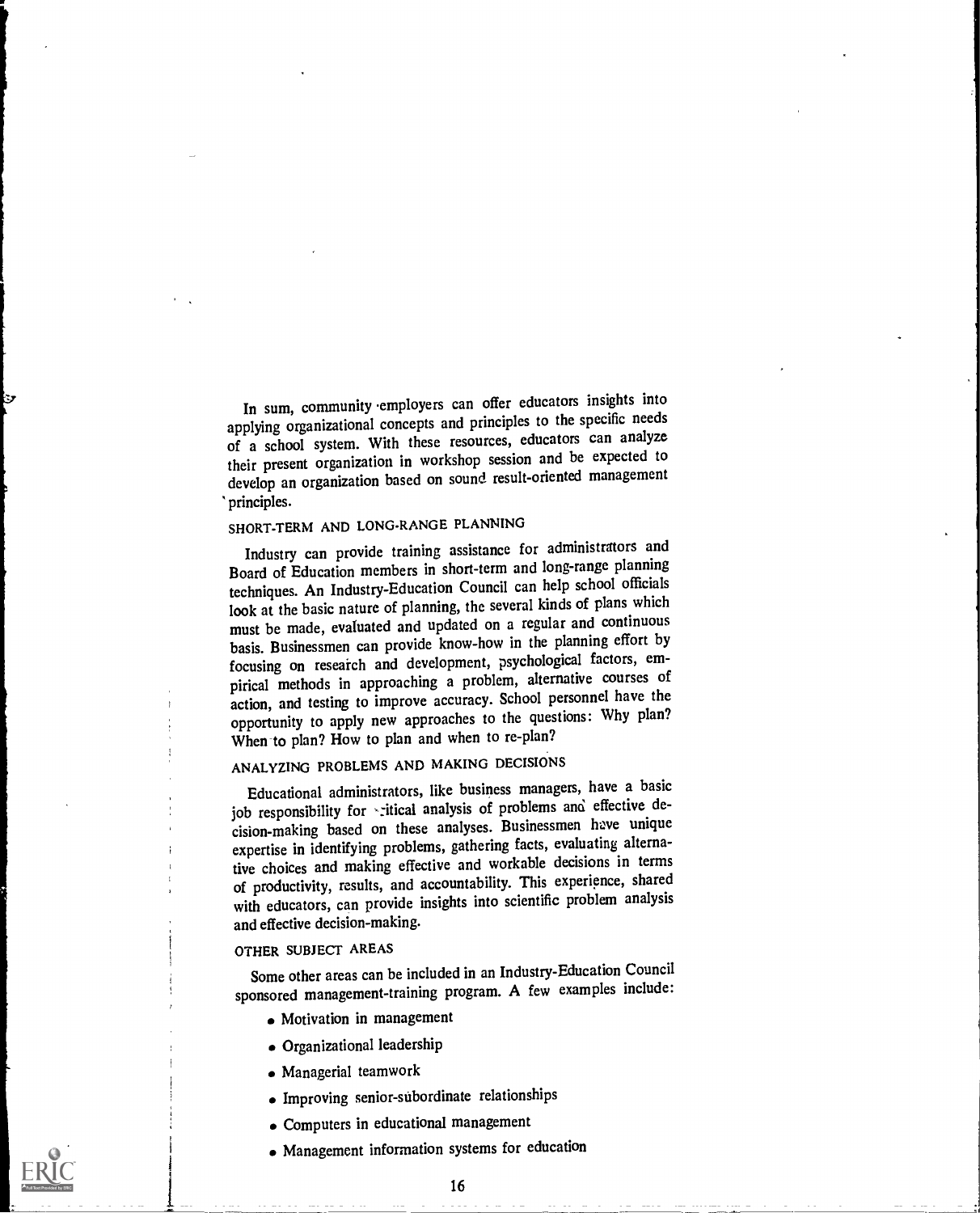#### GUIDELINES

 $\sim$ 

The following are suggested guidelines in considering management training programs.

- An administrative or management training committee of the Industry-Education Council should have the responsibility for developing a cooperative program with a committee of school staff on specific areas of need as expressed by the educators.
- The Industry-Education Council's committee should provide expert management professionals.
- Scheduling is an important factor. Late afternoon or weekend sessions provide the best opportanity for good attendance.
- The format should include workshop sessions and case studies to create a real life problem-solving experience:
- If possible, the conference session should be held at the site of the organization conducting the program. It affords the participants an opportunity to become more acquainted with the "working environment" of industry. Also, some of the more sophisticated instructional resources available in industry can be effectively utilized.
- The Council committee should seek feedback from the participating group throughout the program since educators will be sensitive to how well the instructional staff from industry relates to school personnel.
- Members of the Board of Education should be invited to participate. School administrators rarely have an extended opportunity to interface with Board members and participate in situations on a teamwork basis. Involvement of Board members provides them an opportunity to observe at firs: hand the advantages of an industry-education cooperative activity.
- An evaluation of each set of conferences on a specific topic should be made to determine how well the program objectives were achieved, and to what degree the conferences met the expectations of the participants.

The payoff will depend on how well the course is tailored to the needs of the school system and on the opportunities provided the participants to apply business management concepts and principles to educational management in workshop sessions.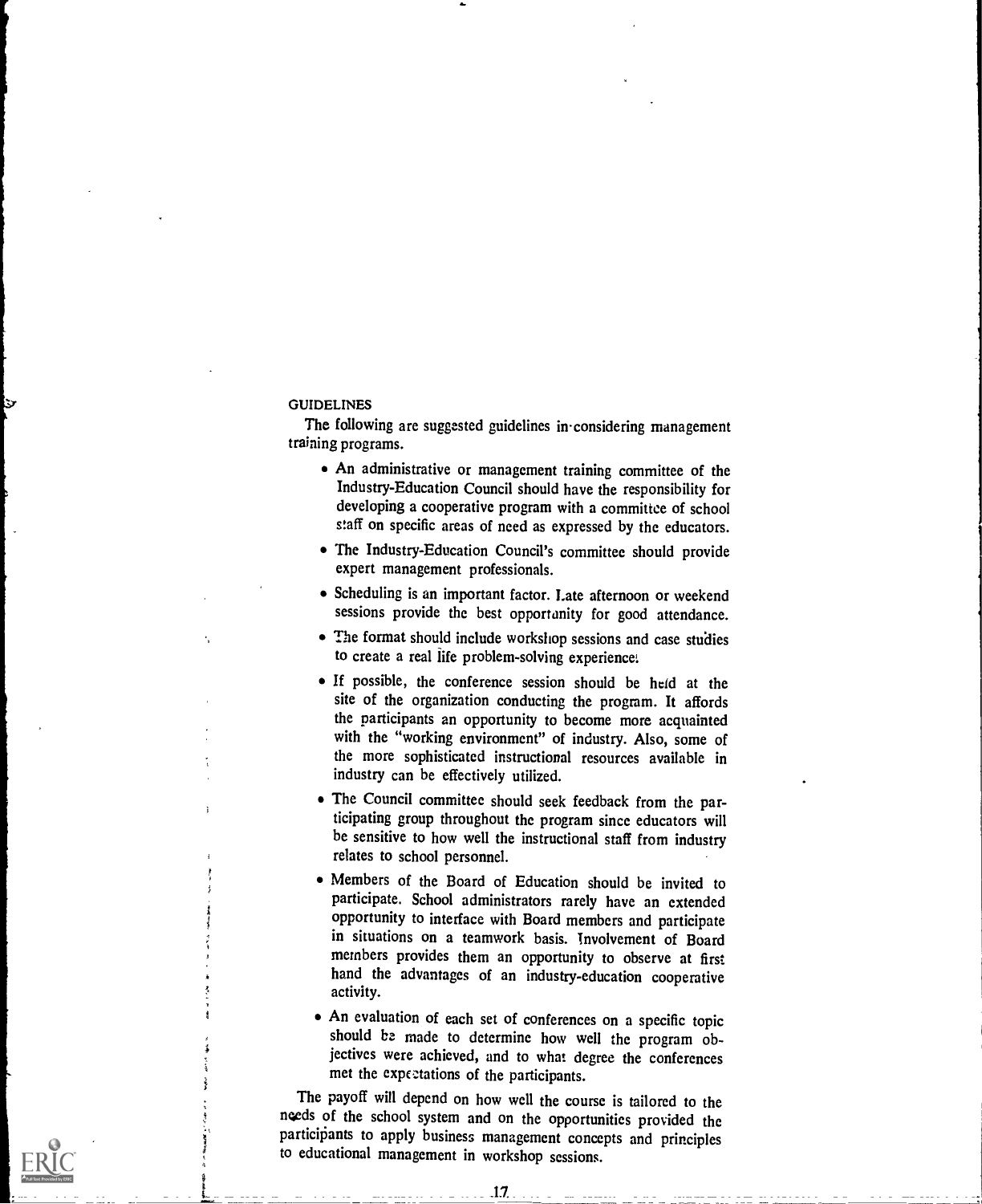## Management Studies

Industry, with its profit-and-loss discipline, can serve a useful role in advising a 'school district on a wide range of functions with similarities to business operations. In many areas, the application of modern business techniques can give the school district a greater return on its tax dollars.

#### GENERAL PURPOSE

A management task force, coordinated by an Industry-Education Council, can be organized for the purpose of conducting.an in-depth investigation of the various aspects of business operations used in a school<sup>-</sup> system. This service on the part of the private sector will provide education officials with consultants who can advise school personnel on sound business practices for operating their system. This industry-education cooperative project is particularly applicable to large school districts because of their similarity to corporate operations.

A management study may examine areas such as:

- Personnel practices and procedures
- Finance, budgeting, and accounting
- Facilities and maintenance
- Materials (purchasing, inventory, warehousing, distribution)
- Food service
- Organization, information and management systems and controls

#### GUIDELINES

One approach to council-sponsored management studies would include the following steps:

- Form a task force to include one operating team for each area under study.
- Identify area business professionals who are willing to participate in the study and the preparation of the final reports.
- Identify school staff members who should be involved with each team.
- Select a team leader.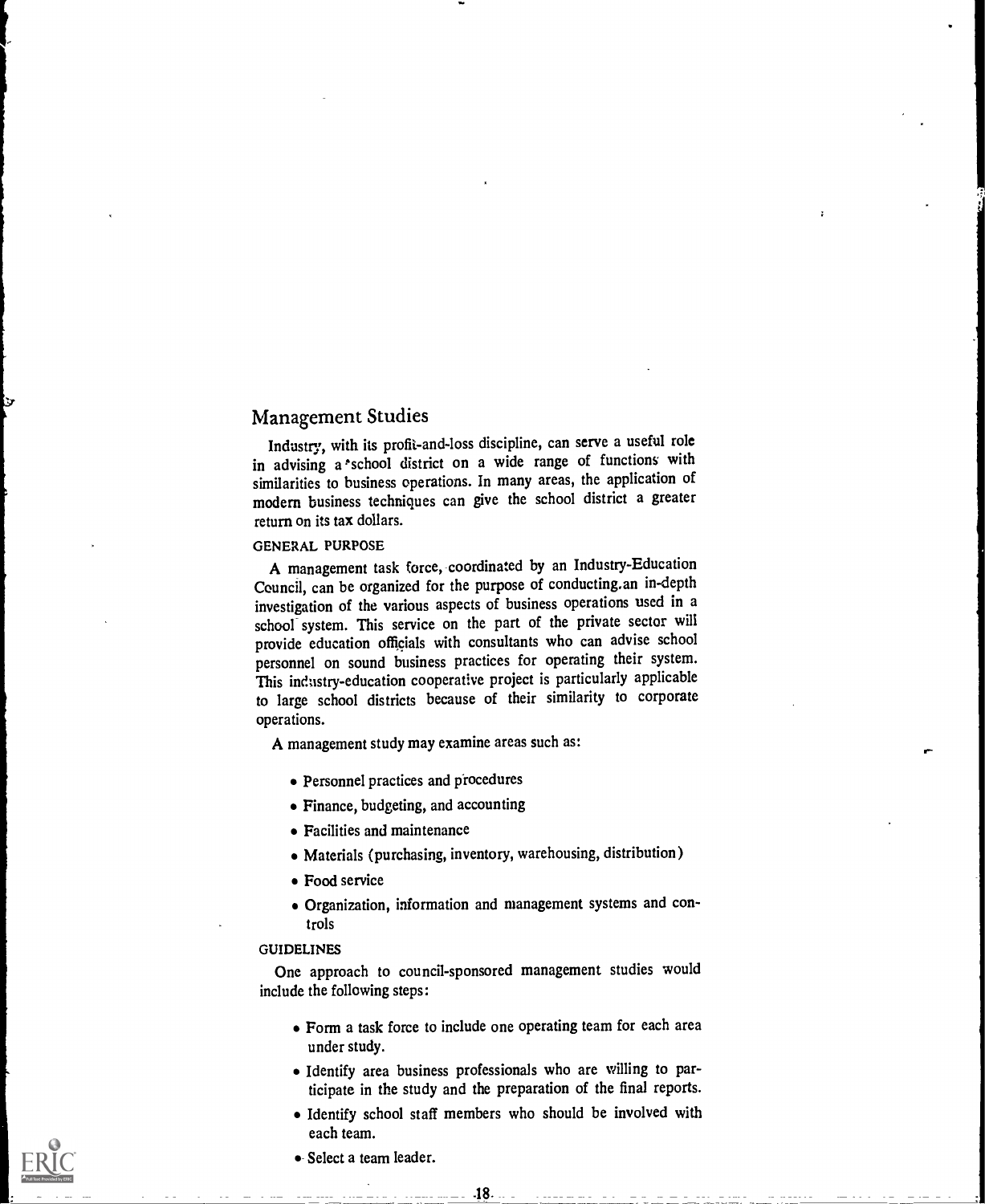- Coordinate the team leaders on methodology for data gathering and the format for reporting.
- Establish a time schedule for each area to be studied.
- Teams in the task force should meet with appropriate school personnel during the study and while writing the final report.

While the task force approach to a school system's business operations is a most comprehensive industry-education cooperation activity, an Industry-Education Council can provide limited consulting services as requested. Examples of these might include assistance with:

- Collective-bargaining procedures
- Developing an employee performance evaluating program

19.

Mobilizing public support for raising the school tax limit, school budgets, and bond issues.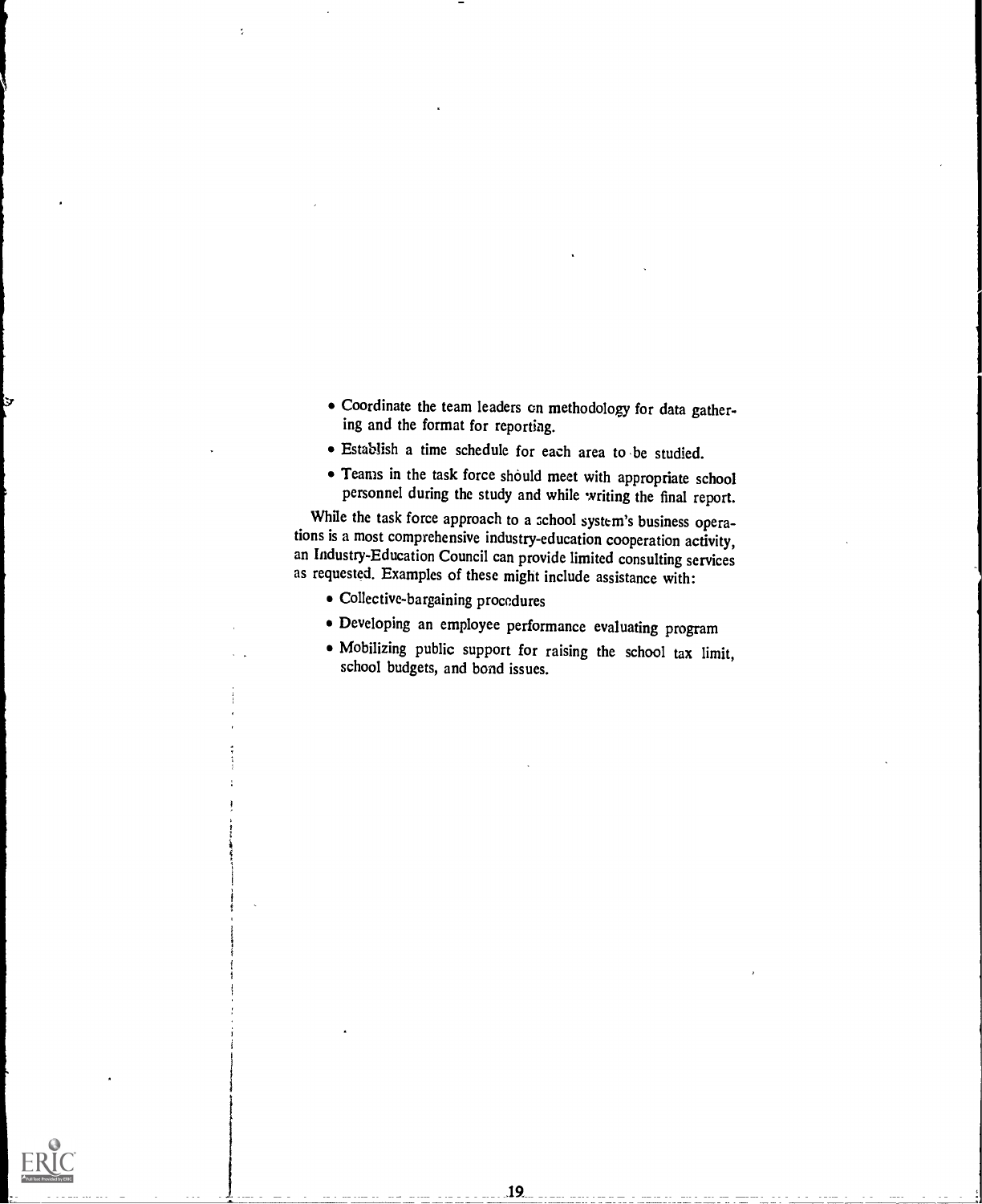## Appendix A

## STATEMENTS OF PURPOSE FOR AN INDUSTRY-EDUCATION COUNCIL

 $\mathcal{R}_1$ 

The purposes of the National Association for Industry-Education Cooperation are:

- 1. To provide a rational organization for representatives of business, industry, education, government, and labor to promote increased levels of cooperation;
- 2. To identify areas of mutual interest and to formulate programs and procedures which meet acceptable standards;
- 3. To communicate with any group concerned with education about cooperative programs and projects.

The purposes of the New York Regional Council for Industry-Education Cooperation are:

- 1. To provide an organization for representatives of business and industry in the New York regional area who are working in the field of educational relations;
- 2. To consider ways in which the industrial community in the New York region can cooperate with local educational organizations, and to continue to develop and promote high ethical standards in such relationships;
- 3. To formulate plans and procedures whereby business and industry assistance is provided in accordance with acceptable educational standards;
- 4. To ascertain and identify school and other educational requirements to which business and industry might devote cooperative assistance efforts;
- 5. To foster adherence to educational standards and criteria in the development of useful and acceptable business-sponsored instructional materials;
- 6. To ascertain how educational organizations can assist business and industry in their efforts to cooperate with school systems;
- 7. To communicate with educators and the general public

 $20 \,$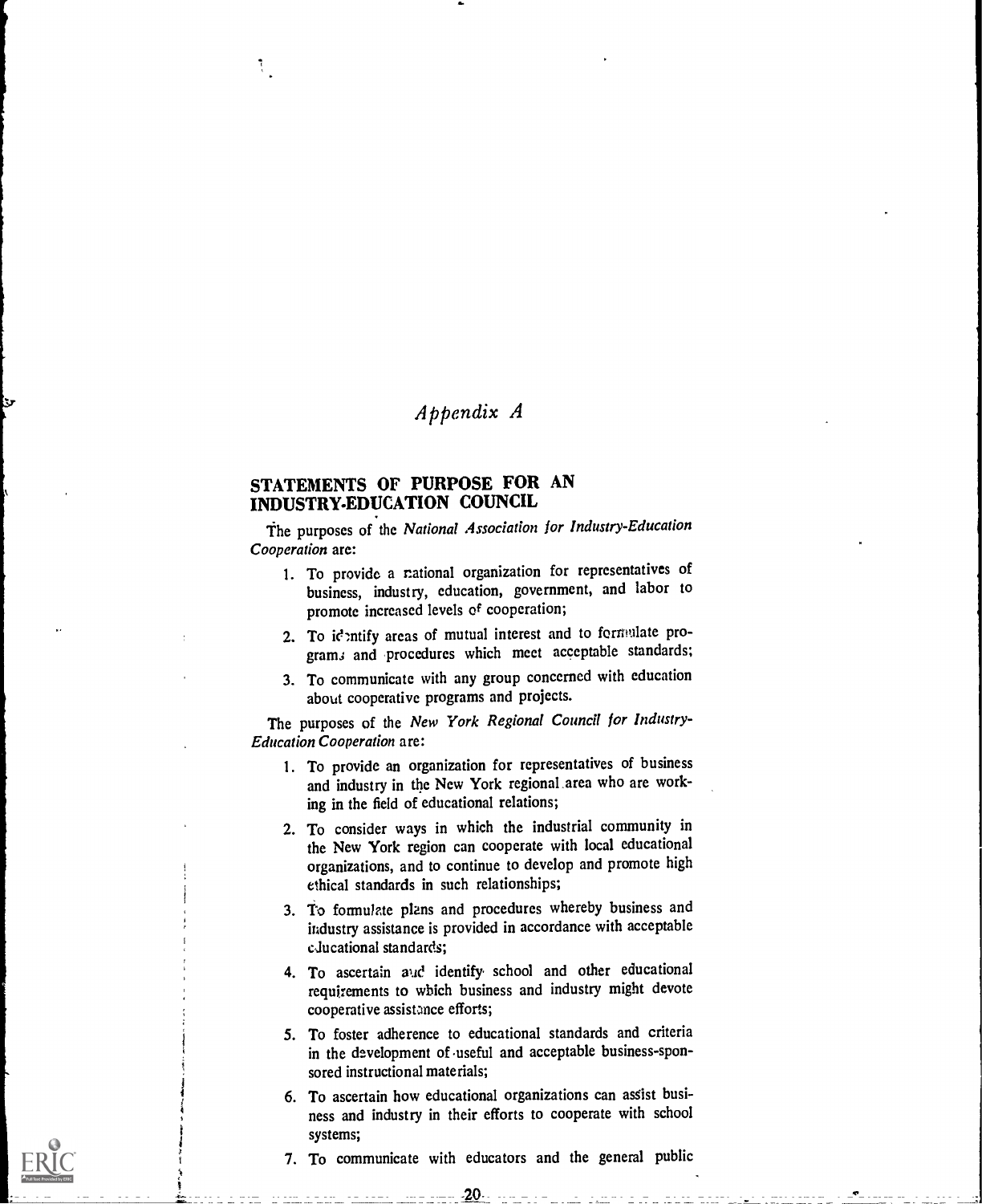on the mutual advantages of industry-education cooperation.

The objectives of the Arizona Business-Industry Education Council are:

ty.

- I. To increase awareness among students of the rewarding career opportunities available in business and industry;
- 2. To intensify interest among business and industry leaders in encouraging students to prepare for careers in business and industry;
- 3. To expand the knowledge of educators in the State of career opportunities available in business and industry and the qualifications necessary for such careers;
- 4. To increase appreciation and understanding among parents of the advantages to students in preparing for careers in business and industry;
- 5. To make the resources and facilities of business and industry available to educators;
- 6. To foster the principles of our American profit-motivated free enterprise system;
- 7. To maintain a closer and continuing relationship between the education and business-industry communities in areas of mutual interest.

Goals used by other Industry-Education Councils include the following:

- I. Establish effective lines of communication between industries, businesses and school systems;
- 2. Develop a positive attitude on the part of educators and businessmen to encourage the integration of industry, business and the community in the schools;
- 3. Compile information that will aid in determining specific manpower needs;
- 4. Prepare and disseminate occupational information for use by students and teachers at all levels;
- 5. Encourage all teachers to view career development as an integral part of each student's growth;
- 6. Encourage business leaders to assist educators in preparing students to become responsible adults;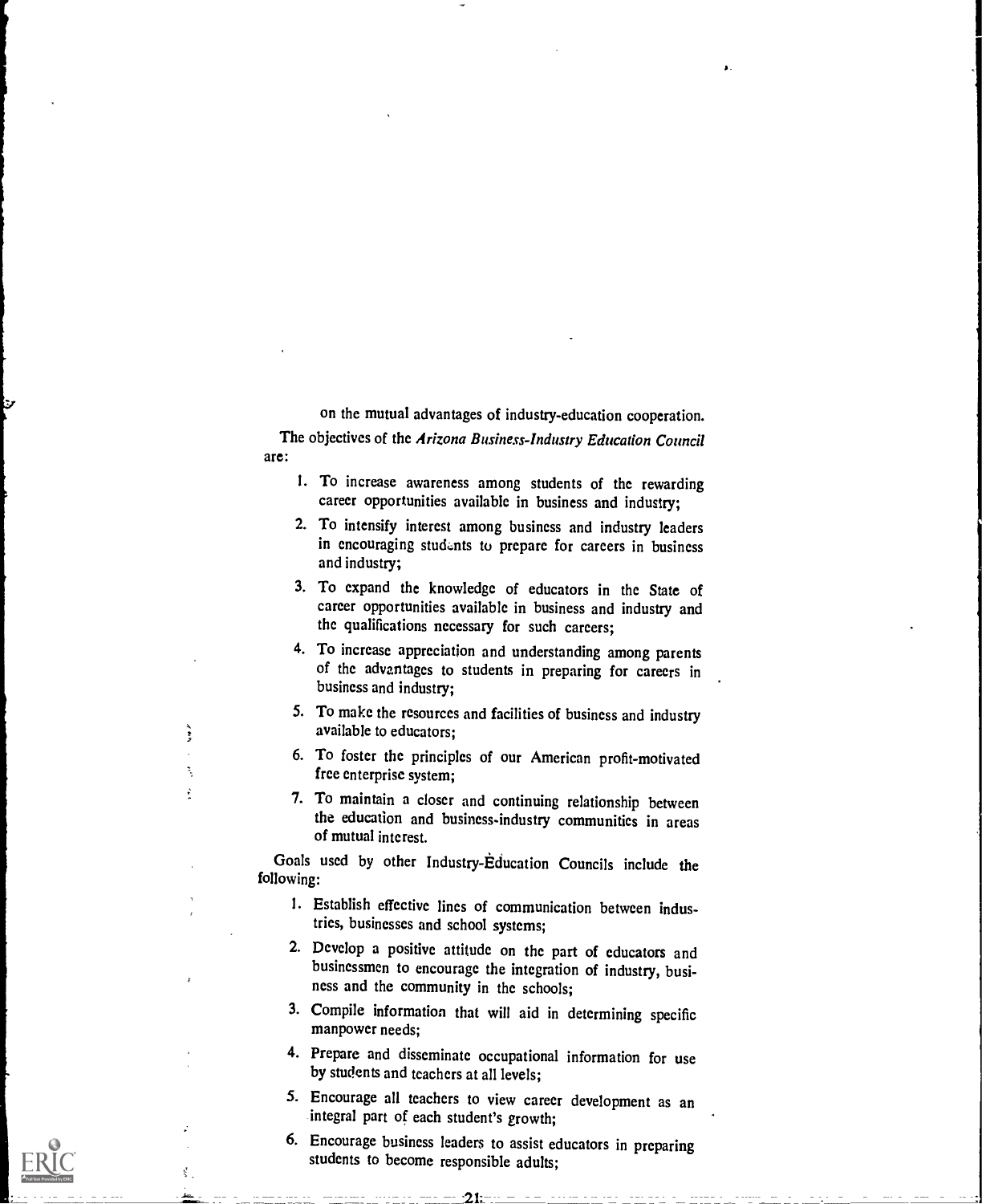- 7. Help school administrators utilize new management techniques;
- 8. Perform other appropriate functions requested by school districts or industries;
- 9. Assist schools in providing all interested students with realistic training for careers in business and industry.



Э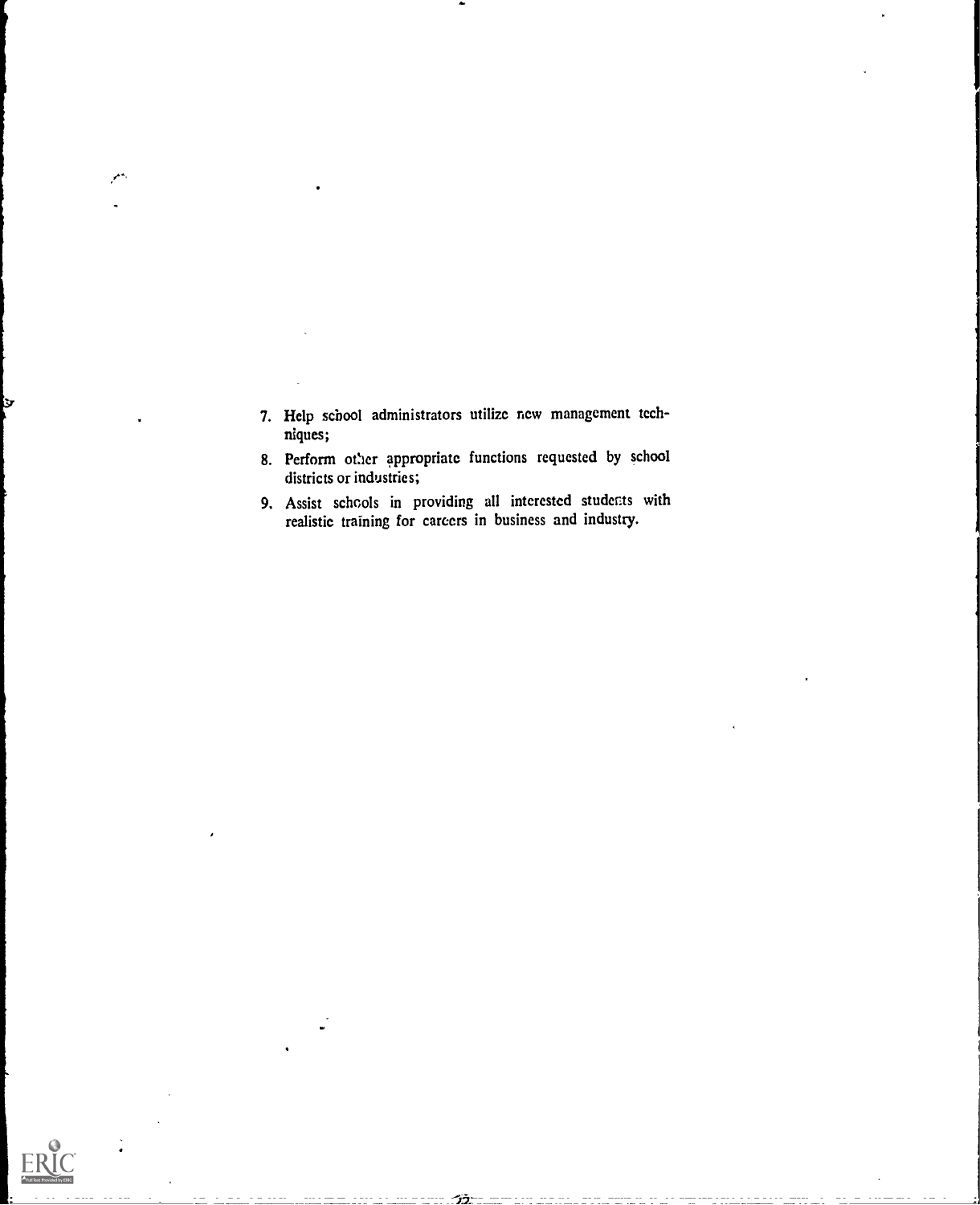## Appendix B

### BYLAWS FOR AN INDUSTRY-EDUCATION COUNCIL Article I (Name and Purpose)

- Section 1. The name of this organization shall be the ....... ............. Industry-Education Council. It is hereinafter referred to as the Council.
- Section 1. The Council shall be a nonprofit corporation chartered under the laws of the State of and its purposes are educational in nature.
- Section 3. The general objectives of the Council are ....... .............. (See Appendix A)
- Section 4. The Council will pursue these objectives by working with education officials- to encourage the donation of personal time and knowledge, equipment, materials, displays, money and other objects having educational value; by conducting special programs, holding meetings or seminars for students, teachers or school administrators or the general public; by advising or consulting with educators of all types; and undertaking such other actions and activities as shall be deemed advisable by the Board of Directors.

#### Article H (Membership)

Section 1. Membership shall be sought primarily from businesses, industries, schools and other appropriate agencies or organizations in the community(ies) of

#### Section 2. Memberships shall consist of two types:

- (a) Industrial-Business Membership shall include: corporate or other forms of organizations concerned with business, commerce, manufacturing, mining, farming, transportation, or service enterprises including government agencies; also professional, technical and scientific organizations including industrial trade and cultural associations. Dues shall be at the rate of \$... ... ... per year.
- (b) Educational Membership shall include individual schools or school districts and county, regional and state school offices. Dues shall be at the rate of  $$$  per year.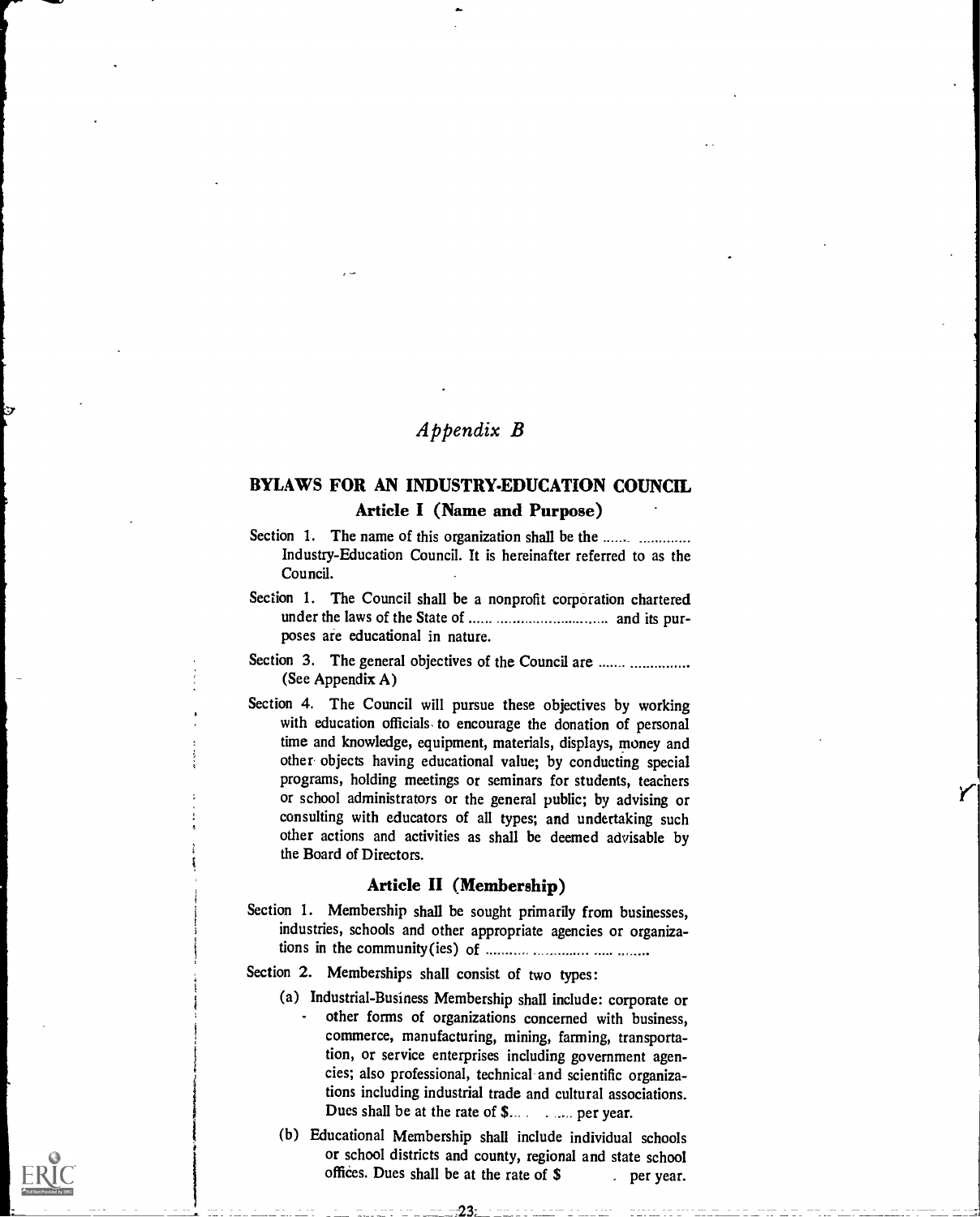Section 3. Each membership shall be entitled to one vote and membership shall be conferred upon approval by the Board of Directors.

#### Article HI (Membership Meetings)

- Section 1. The annual meeting of the Council membership shall<br>be held in the month of  $\ldots$   $\ldots$   $\ldots$  at a place and time be held in the month of  $\ldots$ designated by the Board of Directors.
- Section 2. Written notice stating the date, hour and place of the annual meeting shall be delivered to each member not less than ten (10) days prior to the meeting date.
- Section 3. Special meetings may be called by the President with the approval of the Board of Directors.

#### Article IV (Board of Directors)

- Section 1. The Board of Directors shall consist of . . . . . members who shall be elected by majority vote from the membership for a term of ..... ...... years with ............. of the Board being elected each year at the annual meeting. Members of the Board of Directors may be reelected and shall represent both classes of membership.
- Section 2. The nominating committee shall be appointed by the President and shall consist of at least three members only two of which may be members of the Board of Directors.
- Section 3. The Board of Directors shall be the governing body of the Council and shall manage all affairs of the Council including the appointment of an Executive Director and other administrative personnel. A simple majority of the Board of Directors shall constitute a quorum and a simple majority of those present and voting shall be required for official action.
- Section 4. The Board of Directors shall meet ..... (monthly) (quarterly) or at any other time when notified by the President in writing as to the purpose, date and place of the meeting. Notification shall be ten (10) days prior to the date of such announced meeting.
- Section 5. The resignation of a director for any reason may be accepted by a majority vote and any vacancy can be filled by action of the Board of Directors for the time remaining until the annual meeting.

-24-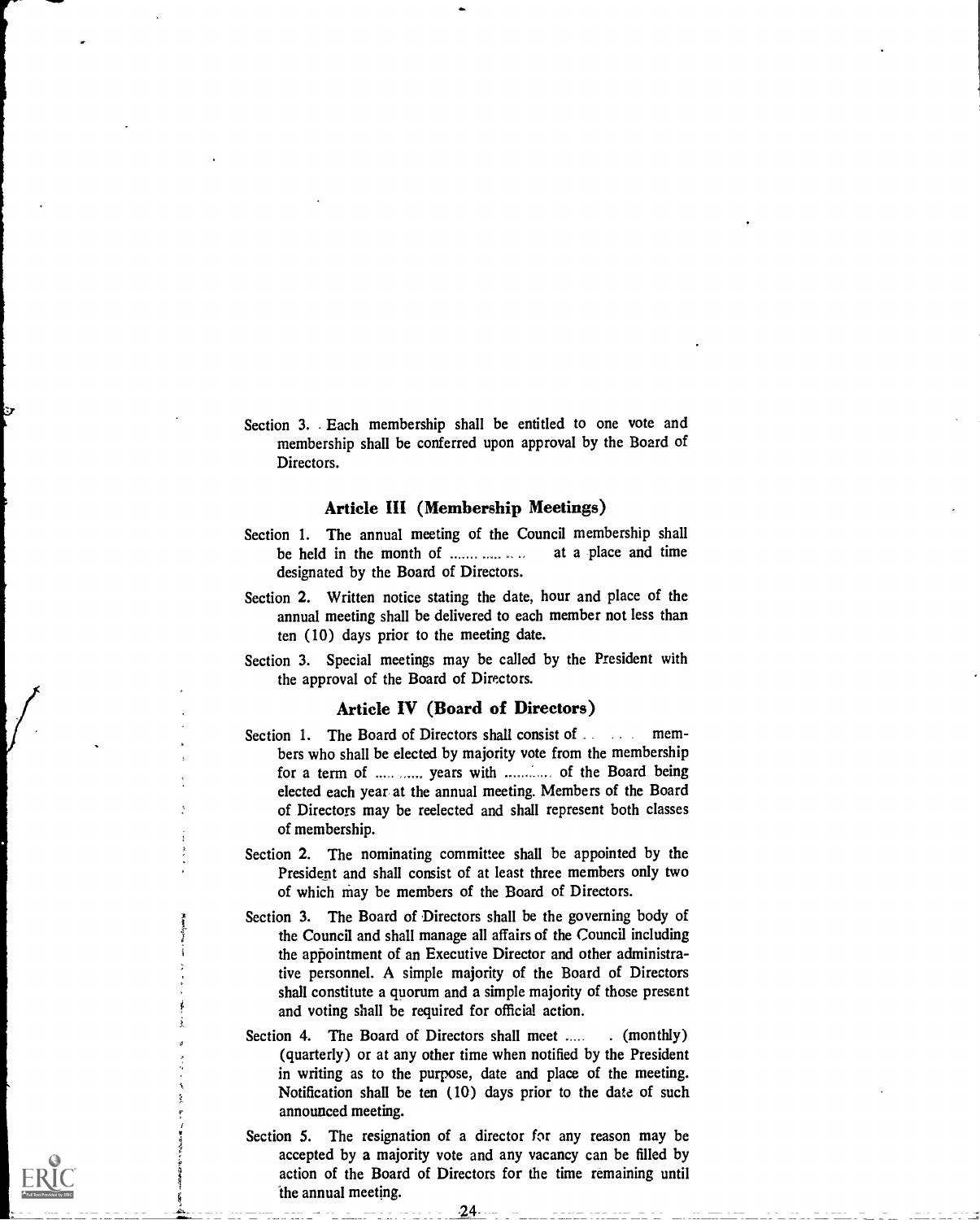#### Article V (Officers)

- Section 1. The officers of the Council shall consist of a President, Vice President(s), Secretary and Treasurer.
- 'Section 2. The terms of office shall be for  $\ldots$  year(s) and the officers shall be nominated and elected at the annual meeting in the same manner as other members of the Board of Directors. Officers are eligible for reelection but the President may not serve two consecutive terms in that position.
- Section 3. (a) The President shall be the chief executive officer of the Council, preside over all meetings of the Board of Directors and the Council.

(b) The Vice President(s) of  $\qquad \qquad$  (membership, finance, projects, etc.) shall (spell out details of the function).

- Section 4. The Secretary shall be responsible for all duties normally associated with this position including those directed by the Board of Directors.
- Section 5. The Treasurer shall have responsibility for keeping the accounts of the Council and shall submit a report of the members at the annual meeting as well as such other times as required by the Board of Directors.
- Section 6. Standing committees of the Council to be appointed by the President shall include. and the President shall appoint with the approval of the Board of Directors such other committees as seems necessary to achieve the Council's objectives.

#### Article VI (Amendments)

Section 1. Amendments to the Council Bylaws may be recommended by a majority vote of the Board of Directors. Such amendments may be submitted to the membership at the annual meeting or by written ballot to the membership at least thirty (30) days prior to the date on which action is proposed to take effect. The proposed amendment must be approved by a simple majority of the membership voting.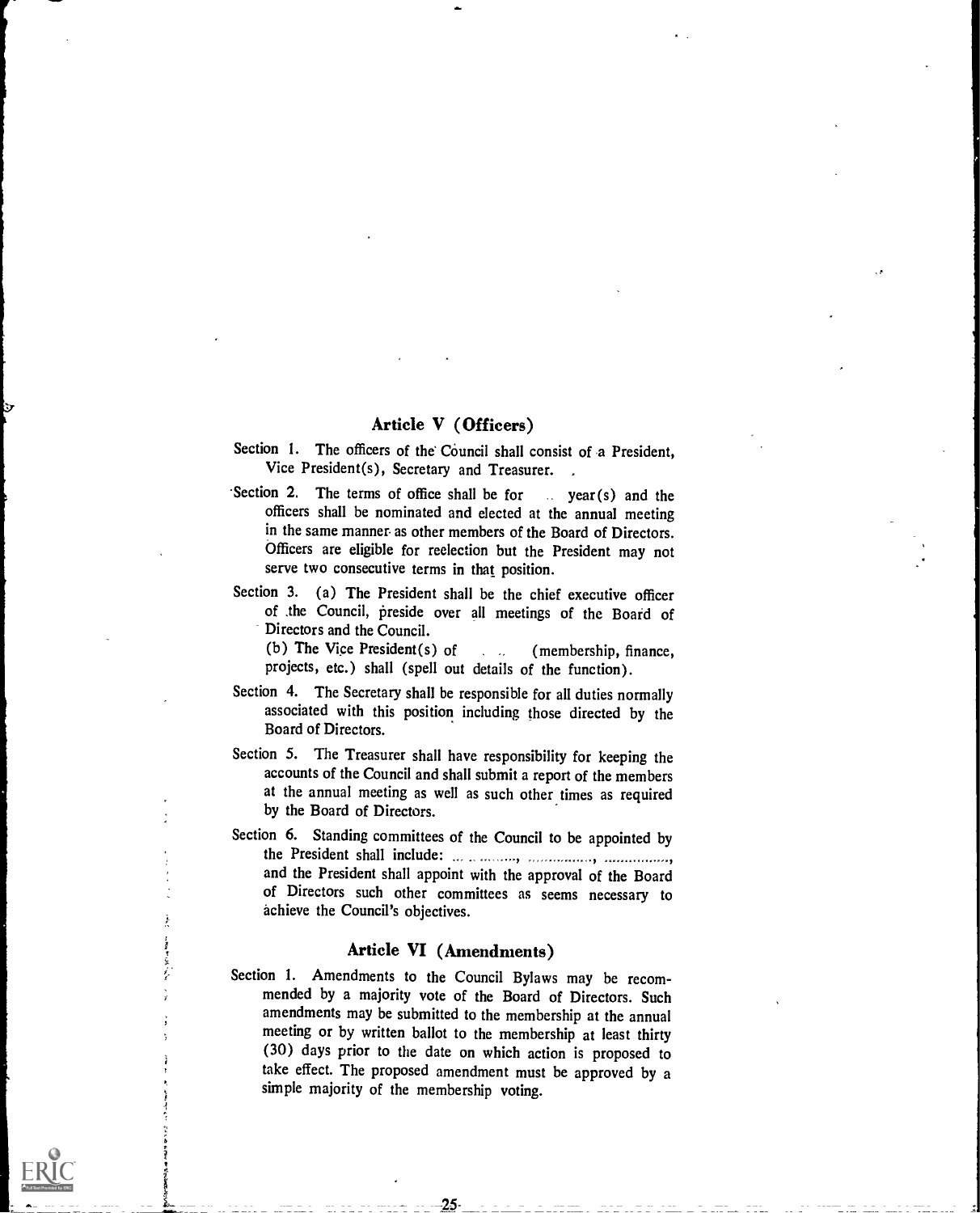## Appendix C

Anytown, U.S.A. Industry-Education Council Organizational StruCture





ŀУ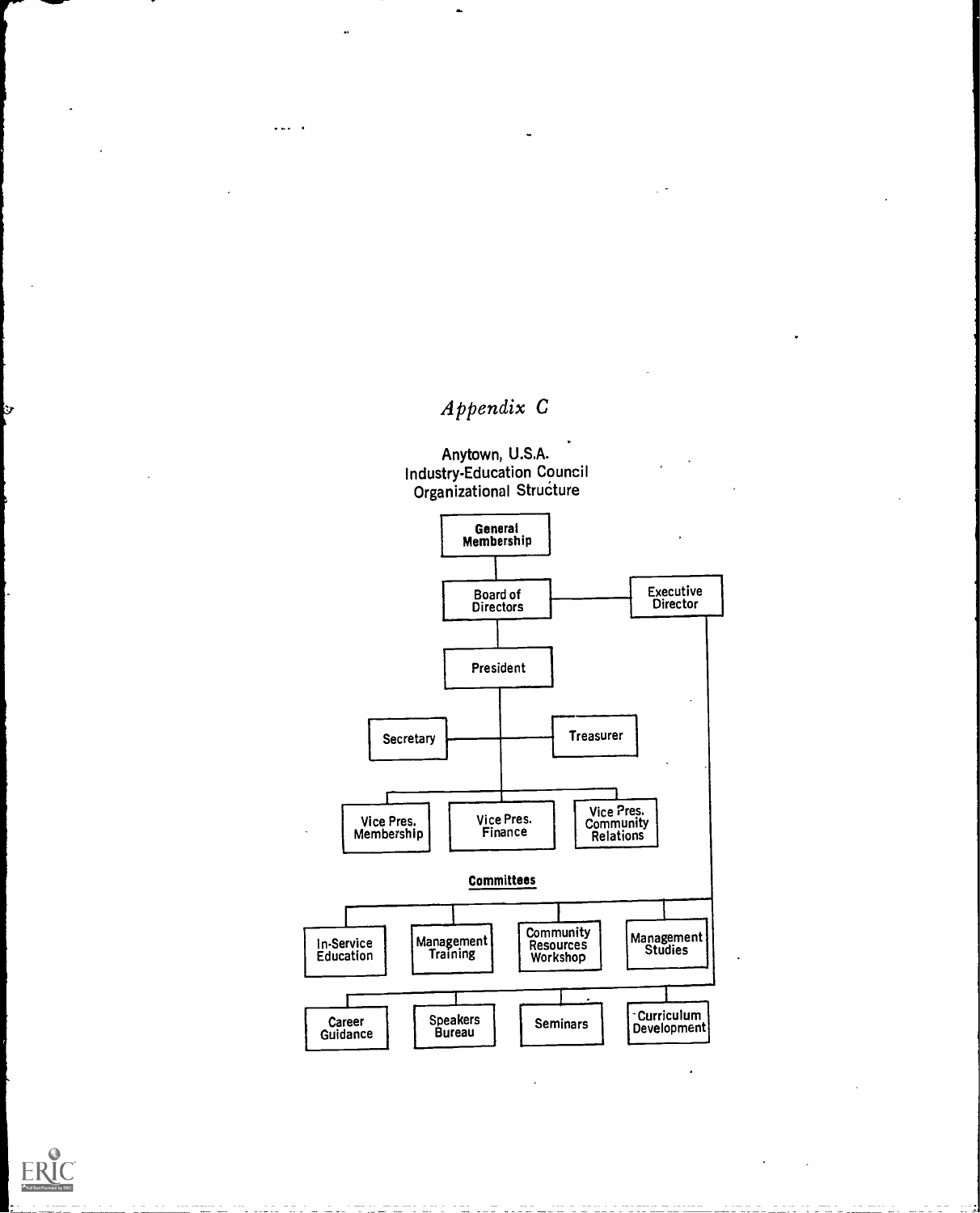## Appendix D

44

I

#### Partial Listing of Industry-Education Councils and Coordinators

National Association for Industry-Education Cooperation Dr. Bertis E. Capehart, President  $%$  American Iron and Steel Institute 1000 Sixteenth Street, N.W. Washington, D.C. 20036

New York Regional Council for Industry-Education Cooperation Dr. Allen 0. Felix, President  $\%$  New York Stock Exchange 11 Wall Street New York, New York 10005

Northern California Regional Industry-Education Council Ivy Lee, Jr., Executive Vice President 235 Montgomery Street San Francisco, California 94104

Southern California Regional Industry-Education Council Charles Horne, Chairman of Board 450 Grand Avenue Los Angeles, California 90012

Arizona Business-Industry Education Council George Diefenderfer, Executive Director 26 East University Drive Tempe, Arizona 85281

.27.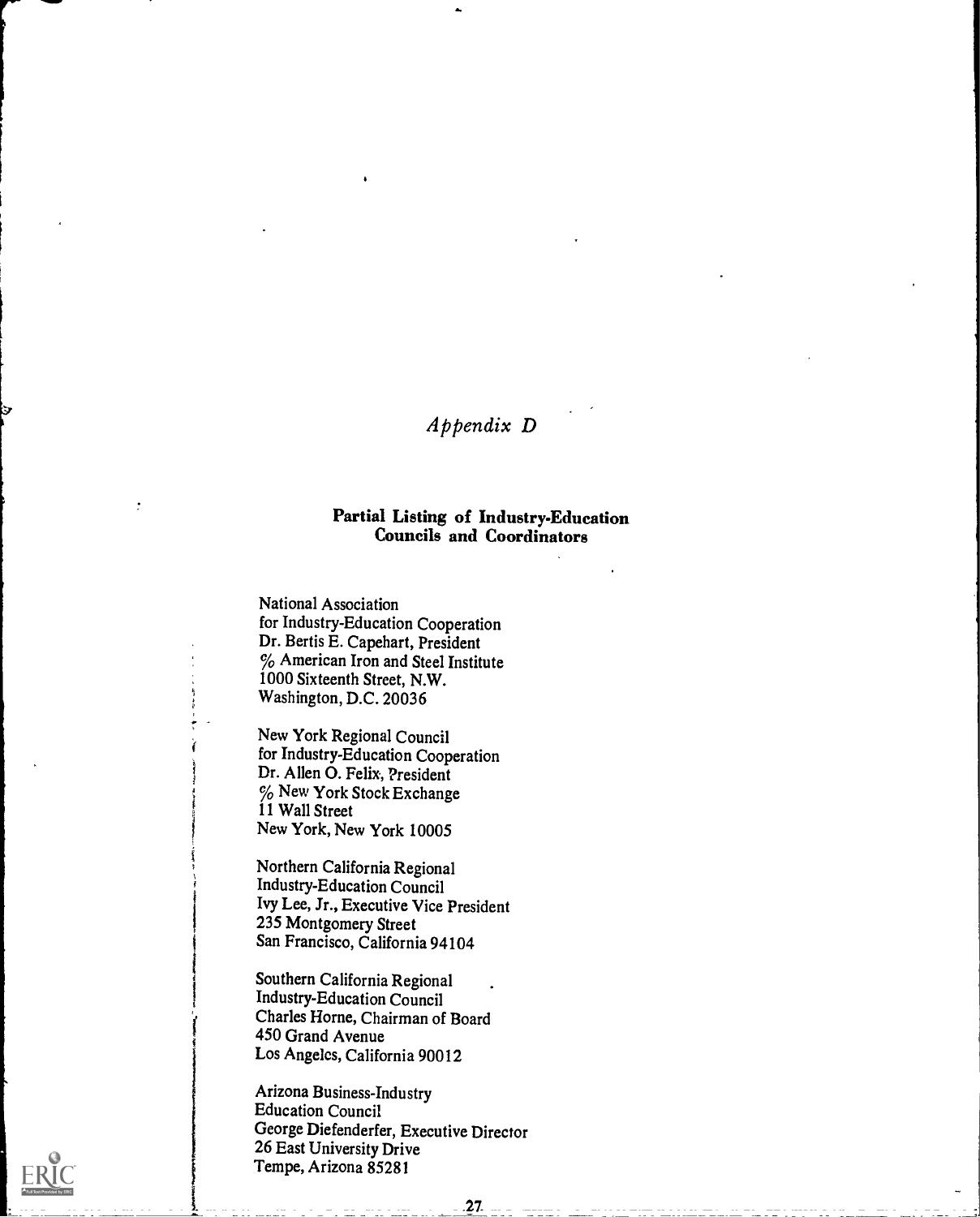Central Jersey Industry-Education Council Bernard Novick, Director 71 Main Street Woodbridge, New Jersey 07095

r

تخا

Mid-Hudson Career Development and Information Center Robert W. Schreiber, Director 88 Sargent Avenue Beacon, New York 12508

Niagara Falls Industry-Education Council Dr. Donald M. Clark, Executive Director 607 Walnut Avenue Niagara Falls, New York 14302

Occupational Information Center for Education-Industry Dr. Beverly B. Johnson, Director 2970 Peachtree Road, N.W. Suite 316 Atlanta, Georgia 30305

Washington, D.C. Industry-Education Council Robert Kelly, President % Modern Talking Picture Service, Inc. 2000 L Street, N.W. Washington, D.C. 20036

Louis G. Mendez, Jr., Federal Coordinator, Industry-Education-Labor U.S. Office of Education Washington, D.C. 20202

Robert J. Ullery, Industry-Education Coordinator New York State Education Department 99 Washington Avenue Albany, New York 12201